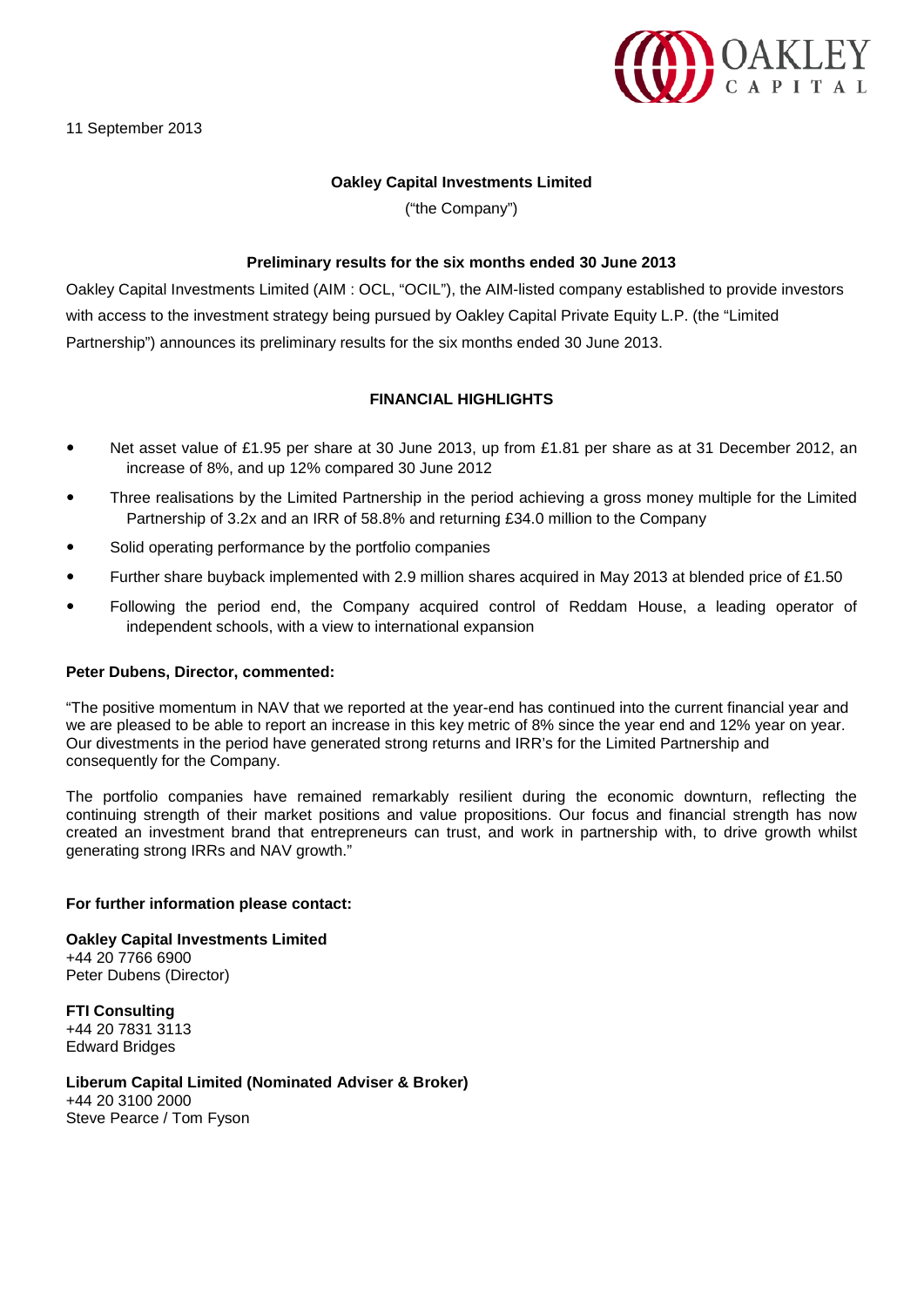# **About Oakley Capital Investments Limited ("OCIL")**

Oakley Capital Investments Limited is a Bermuda based company listed on AIM. OCIL seeks to provide investors with long term capital appreciation through its investment in Oakley Capital Private Equity L.P. and, over time, through co-investment opportunities.

# **About Oakley Capital Private Equity L.P. (the "Fund")**

Oakley Capital Private Equity L.P. is an unlisted UK and European mid-market private equity fund with the aim of providing investors with significant long term capital appreciation. The Fund's investment strategy is to focus on buy-out opportunities in industries with the potential for growth, consolidation and performance improvement. The Fund seeks to invest in companies with scale in their industry subsectors, thereby creating a sustainable earnings stream which should command a premium on exit.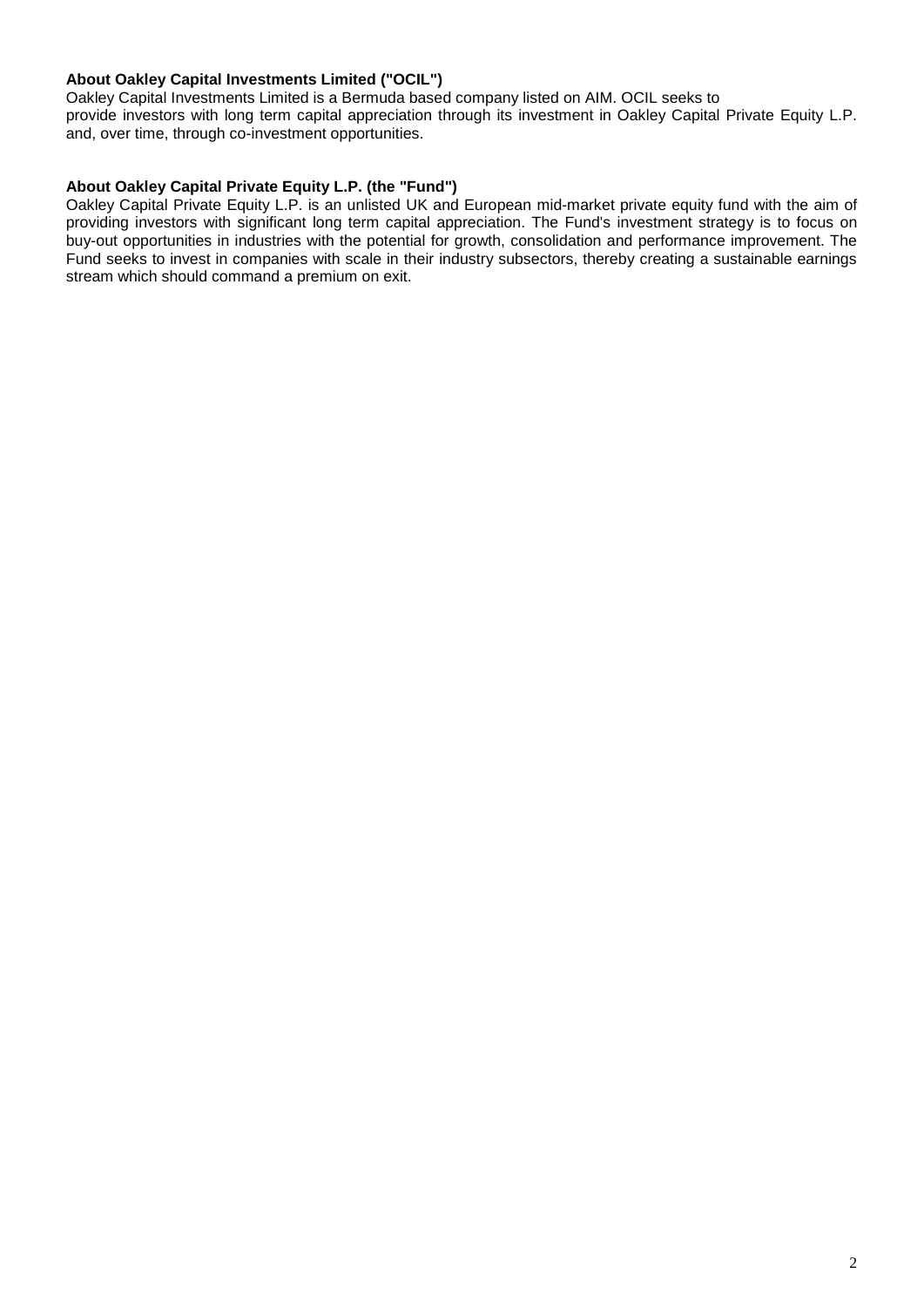# **CHAIRMAN'S STATEMENT**

Oakley Capital Private Equity L.P. ("the "Fund") has had a strong start to 2013 with three disposals which have generated attractive aggregate returns for the Company. In the six months to 30 June 2013, the Fund distributed £34.0 million to the Company, primarily arising from the sale of three of the Fund's portfolio companies. In addition, the Fund made a number of follow-on investments into its portfolio companies, to support acquisitions and provide additional working capital. Overall, the remaining portfolio companies continued to perform well, supporting a modest increase in the fair value of the Company's investment in the Fund.

# **PERFORMANCE**

The net asset value per share as at 30 June 2013 was £1.95, an increase of 8% since 31 December 2012, and an increase of 12% compared to the 30 June 2012. Of the total net asset value at 30 June 2013 of £240.2 million, £123.8 million represents investments made by the Company in the Fund and £48.6 million as investments made directly in the Fund and its portfolio companies in the form of mezzanine finance, senior loan notes, and a shortterm revolving credit facility. Cash and cash equivalents accounted for £60.8 million of the balance. Other assets amount to £7.0 million.

The Fund had total commitments of €287.7 million at 30 June 2013 of which the Company's commitment was €187.4 million, representing 65.15% of the total.

The Company invests principally in the Fund and its portfolio companies. The investment in the Fund shows a net increase of £5.9 million from £117.9 million as at 31 December 2012 to £123.8 million as at 30 June 2013. The increase was driven by disposals in the period, two capital calls, an increase in fair values of the remaining portfolio and favourable foreign exchange movements.

The disposals by the Fund included its investments in Emesa B.V. ("Emesa") and Headland Media Limited ("Headland Media"). Overall, disposals in the period achieved a gross money multiple for the Fund of 3.2x and an IRR of 58.8%.

There were two capital calls by the Fund in the six months to 30 June 2013, totalling 16% of total commitments. These were used by the Fund to make a new portfolio investment and follow on investments in three existing portfolio companies: Time Out America LLC ("Time Out New York"), which included the acquisition of Time Out Chicago; Time Out Group Limited ("Time Out London"); and Broadstone Pensions and Investments Limited ("Broadstone").

In addition to its investment in the Fund, the Company provides debt finance directly to a number of the Fund's portfolio companies. These typically take the form of mezzanine loans with fixed interest rates of up to 15.0%. The Company may also provide secured senior debt financing to portfolio companies, usually at interest rates of 8.5%. The Company also provided a revolving credit facility to the Fund with an interest rate of 6.5% per annum, which can increase if LIBOR exceeds 2%. The Company's investments in loan instruments show a net increase of £4.7 million from £43.9 million as at 31 December 2012 to £48.6 million at the end of the period. Intergenia, one of the Fund's portfolio companies, borrowed £6.8 million from the Company in order to fund its purchase of Internet24, a managed hosting business. This was partly offset by the repayment by Time Out London of £1.9 million of its senior debt

The Company held cash and cash equivalents of £60.8 million at 30 June 2013.

In May 2013, the Company repurchased 2.9 million of its own shares for £4.4 million at an average price of £1.50. The shares have been held in treasury. All rights of these shares while held in treasury have been suspended (including economic participation, voting and dividend and other distribution rights) in accordance with the Company's bye-laws. The Company has a total of 128,125,000 ordinary shares in issue of which 5,009,950 ordinary shares are held by the Company in treasury.

No Ordinary shares held in treasury carry voting or [dividend](http://www.investegate.co.uk/oakley-capital-inv---ocl-/rns/purchase-of-shares/201305160700067939E/) distribution rights.

The number of ordinary shares in issue less purchased shares held in treasury is therefore 123,115,050 and the total number of voting rights in the Company is 123,115,050.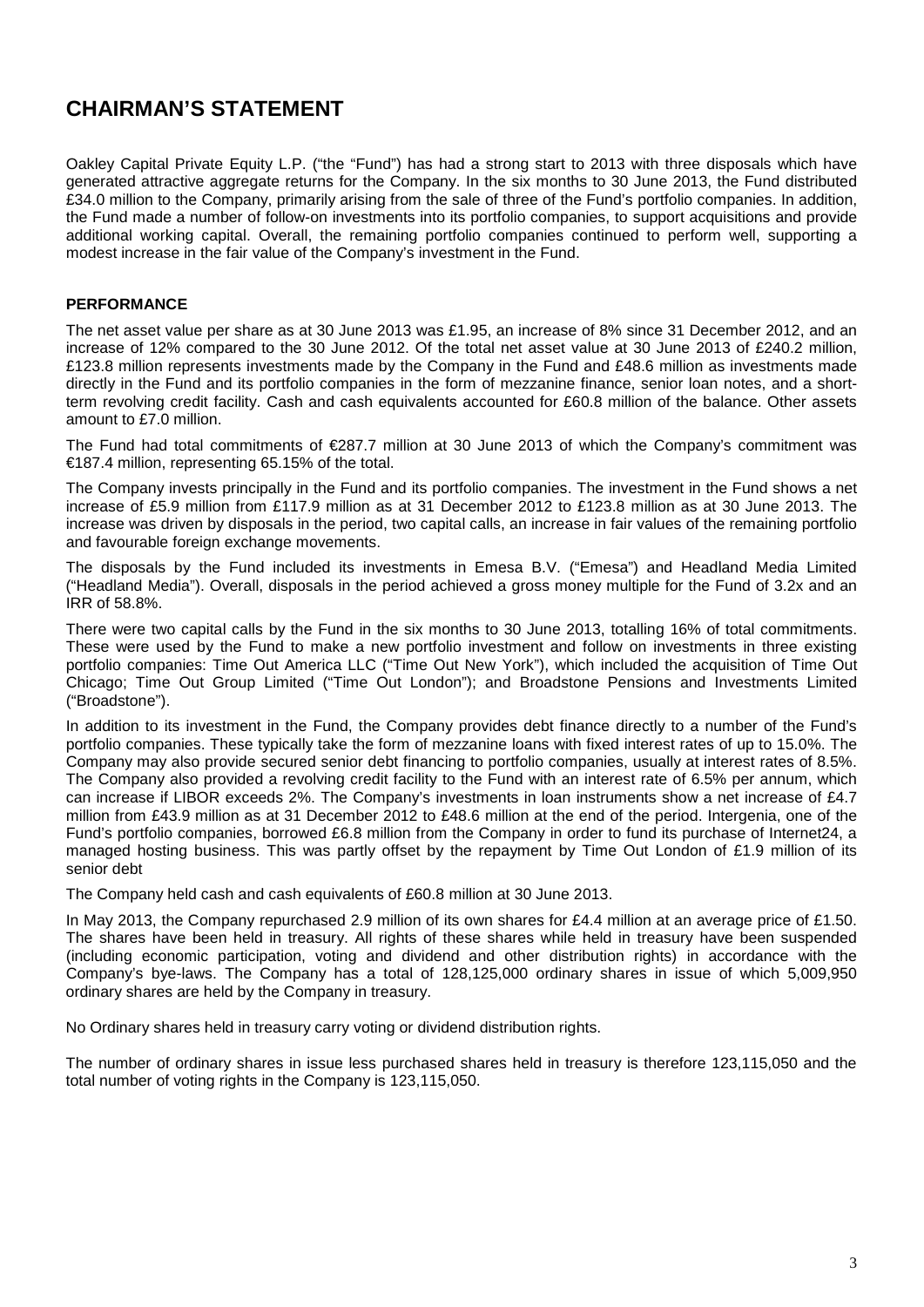# **REALISATIONS**

### **Emesa**

On 31 January 2013, the Fund announced the disposal of Emesa to Cyrte Investments B.V. for a gross consideration of €95 million. This represented a 3.5x return on investment for the Fund and a gross IRR in excess of 100%. As a result of the disposal, £25.6 million was distributed to the Company.

# **Headland Media**

On 10 May 2013, the Fund sold Headland Media to KVH Industries, Inc. for an enterprise value of £15.5 million, resulting in a £6.6 million distribution to the Company.

In addition, the Fund exited a smaller data centre business during the period.

# **SUBSEQUENT EVENTS**

On 10 July 2013, the Fund acquired control of a leading operator of premium private schools in South Africa (Reddam House), for €16.6 million, providing a significant growth opportunity in South Africa and the potential to explore international acquisitions using the Reddam House reputation.

# **OUTLOOK**

Deal flow remains strong and the Fund continues to find opportunities to acquire high quality businesses which have the potential to deliver attractive returns to the Company. The Fund's portfolio companies continue to generate interest from trade and financial buyers as can be seen from the disposals which have taken place in the first half of 2013.

James Keyes Chairman 10 September 2013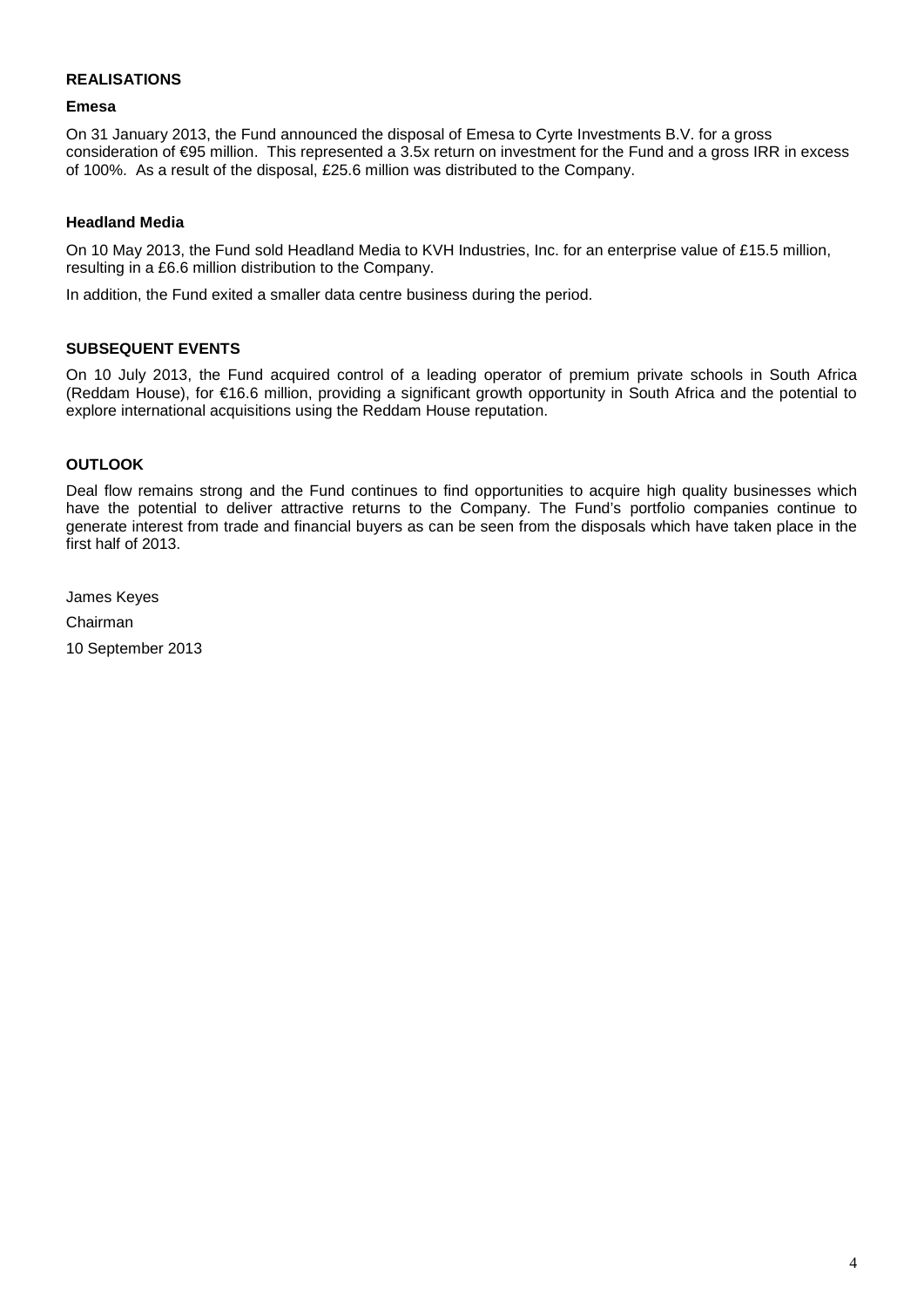# **MANAGER'S REPORT**

### **THE COMPANY AND THE FUND**

The Company provides investors with exposure to Oakley Capital Private Equity L.P. (the "Fund"), an unlisted UK and European mid-market private equity fund with the aim of providing investors with significant long-term capital appreciation.

Oakley Capital (Bermuda) Limited (the "Manager"), a Bermudian company, is the manager of the Company and the Fund. The Manager appointed Oakley Capital Limited (the "Investment Adviser") as its investment adviser with respect to the Company and the Fund. The Investment Adviser is primarily responsible for advising the Manager on the investment and realisation of the assets of the Fund and the Company.

The Fund's investment strategy is to invest in sectors that are growing or where consolidation is taking place. Within the core sector interests, the Fund invests in both performing and under-performing companies, supporting buy and build strategies, businesses encountering rapid growth, or businesses undergoing significant operational or strategic change. Investing in a diverse range of portfolio companies, the Fund's objective is to work proactively with the portfolio companies' management teams, together with other stakeholders, in order to create substantial shareholder value.

The Fund looks to acquire a controlling interest in companies with an enterprise value of between £20.0 million and £150.0 million, though companies with a lower enterprise value are considered where the Manager believes that anticipated returns justify the investment. The Fund aims to deliver in excess of 25% gross internal rate of return (IRR) per annum on investments. The life of the Fund is expected to be approximately 10 years, which includes a five year investment period.

# **MARKET BACKGROUND**

A recovery led by Germany and France in Q2 2013 ended six successive quarters of economic contraction for the Eurozone. In the UK, there have also been welcome signs of improvement in the economy with growth of 0.6 per cent in the same quarter. The Fund's portfolio companies have remained remarkably resilient during the economic downturn reflecting the continuing strength of their market positions and value propositions.

# **PERFORMANCE**

For the six months to 30 June 2013, the Company's net asset value increased from £227.6 million at 30 December 2012 (30 June 2012: £223.4 million) to £240.2 million, a net increase of £12.6 million. The net asset value per share at 30 June 2013 is £1.95, up from £1.81 at 31 December 2012, an increase of 8% (30 June 2012: £1.74). In the same period the Company's share price increased from £1.37 at 31 December 2012 to £1.52 at 30 June 2013 (30 June 2012: £1.14).

The increase in net asset value in the six month period arose from net investment income of £1.6 million, foreign exchange gains of £0.6 million, an appreciation in the value of its investments of £14.8 million, less the cost of its share repurchase of £4.4 million. The appreciation in value of the Company's investment in the Fund was primarily driven by an uplift in the value of Headland Media to reflect sales proceeds (the Emesa valuation at 31 December 2012 anticipated the proceeds received on sale); an increase in the investment value of Daisy due to an increase in its share price; and foreign exchange translation gains derived from the effect of weaker sterling on Euro denominated assets.

At 30 June 2013 the Company's assets were divided between its investments in the Fund (52%), cash and cash equivalents (28%), loans provided directly to portfolio companies (12%) and loans provided directly to the Fund (8%). These loans generally take the form of mezzanine finance, ensuring that uncalled cash continues to earn a real positive return. At 30 June 2013, the total value of the loans outstanding was £48.6 million.

During the six month period ending 30 June 2013, the Company acquired 2.9 million of its own shares at an average price of £1.50 per share. The acquired shares are held in treasury.

# **REVIEW OF INVESTMENTS**

The Company invests principally in the Fund. The primary objective of the Fund is to invest in a diverse portfolio of private mid-market UK and European businesses, aiming to provide investors with significant long term capital appreciation.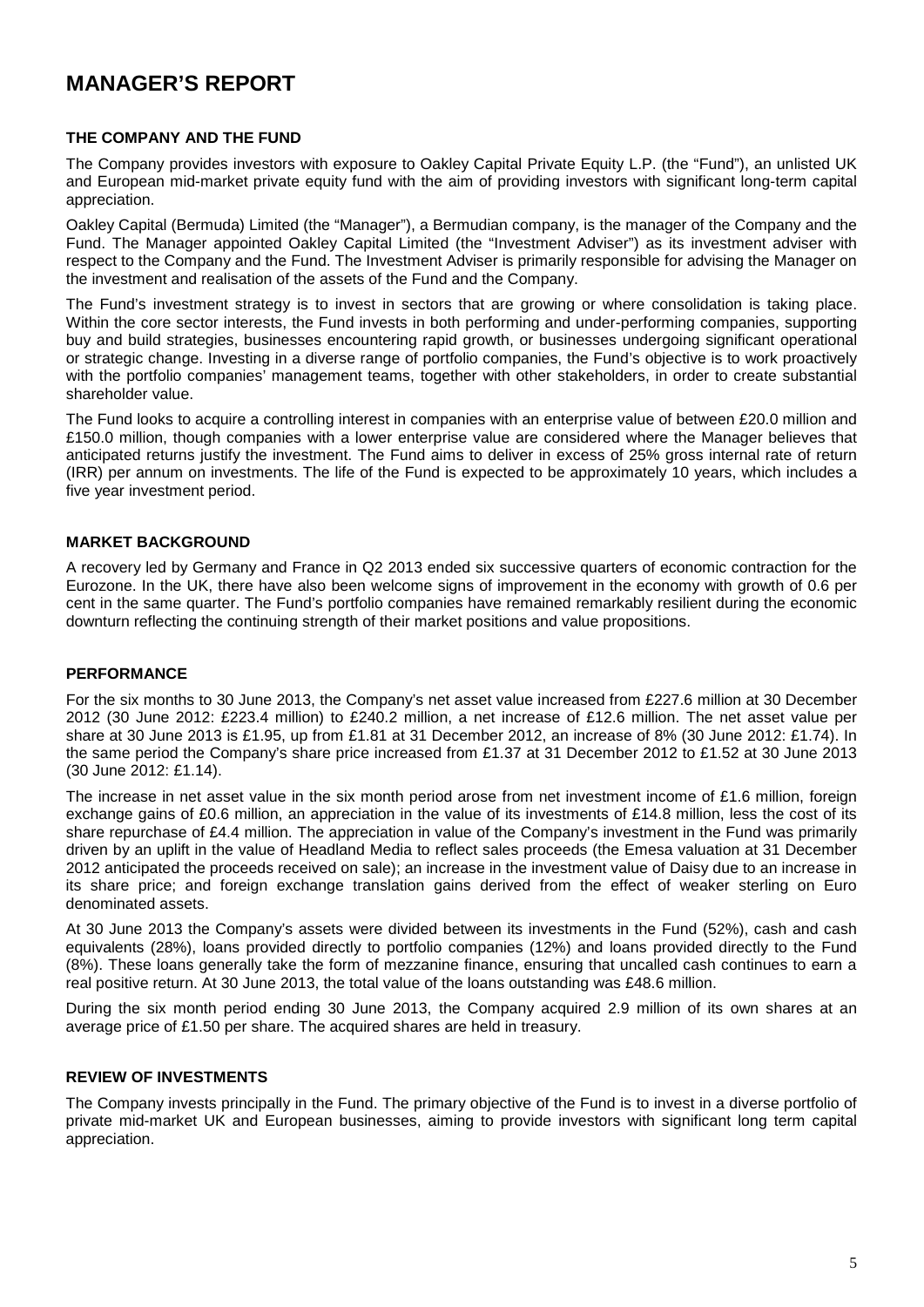The Company's investment in the Fund has increased by £5.8 million to £123.8 million over the six months to 30 June 2013. Follow-on investments in the Time Out Group and Broadstone by the Fund during the period led to a capital call and contributed to an increase of £25.5 million in the Company's investment in the Fund. This £25.5 million increase was offset by distributions made by the Fund to its Limited Partners in respect of the sale of its investments in Emesa, Headland Media and Daisy Data Centre Solutions and the distribution of a Verivox dividend. In total, £34.0 million was received by the Company. The remaining increase in the value of the Company's investment in the Fund was due to realised gains made by the Fund on investments sold, unrealised gains on the uplift in the fair value of the investments held at 30 June 2013 and foreign exchange translation differences.

The uplift in the value of Daisy accounted for most of the unrealised gain of the Fund. Daisy's share price increased from 92 pence to 133 pence in the 6 month period ending 30 June 2013. This attributed £7.8 million to the increase in the fair value of the investment in the Fund. For the balance of the Fund's portfolio companies, fair values were held at 31 December 2012 levels except for increases derived from additional equity funding provided to certain businesses and adjustments resulting from foreign exchange translation rates.

The Company's investment in mezzanine, finance and senior loans increased by £5.4 million over the six month period from £24.5 million at 31 December 2012 to £29.9 million at 30 June 2013. In the period a financing loan of £6.8 million was provided to Intergenia and in April 2013, Time Out London repaid £1.9 million of its £5.0 million senior debt leaving £3.1 million outstanding, after foreign exchange differences.

On 19 March 2012 the Company made available to the Fund a £12 million revolving credit facility under which the Fund could from time to time draw down short term loans. On 3 April 2013, the maximum amount available under the facility was increased to £20 million. As of 30 June 2013 the Fund had drawn down loans of £18.7 million in aggregate under the facility.

Oakley Capital (Bermuda) Limited 10 September 2013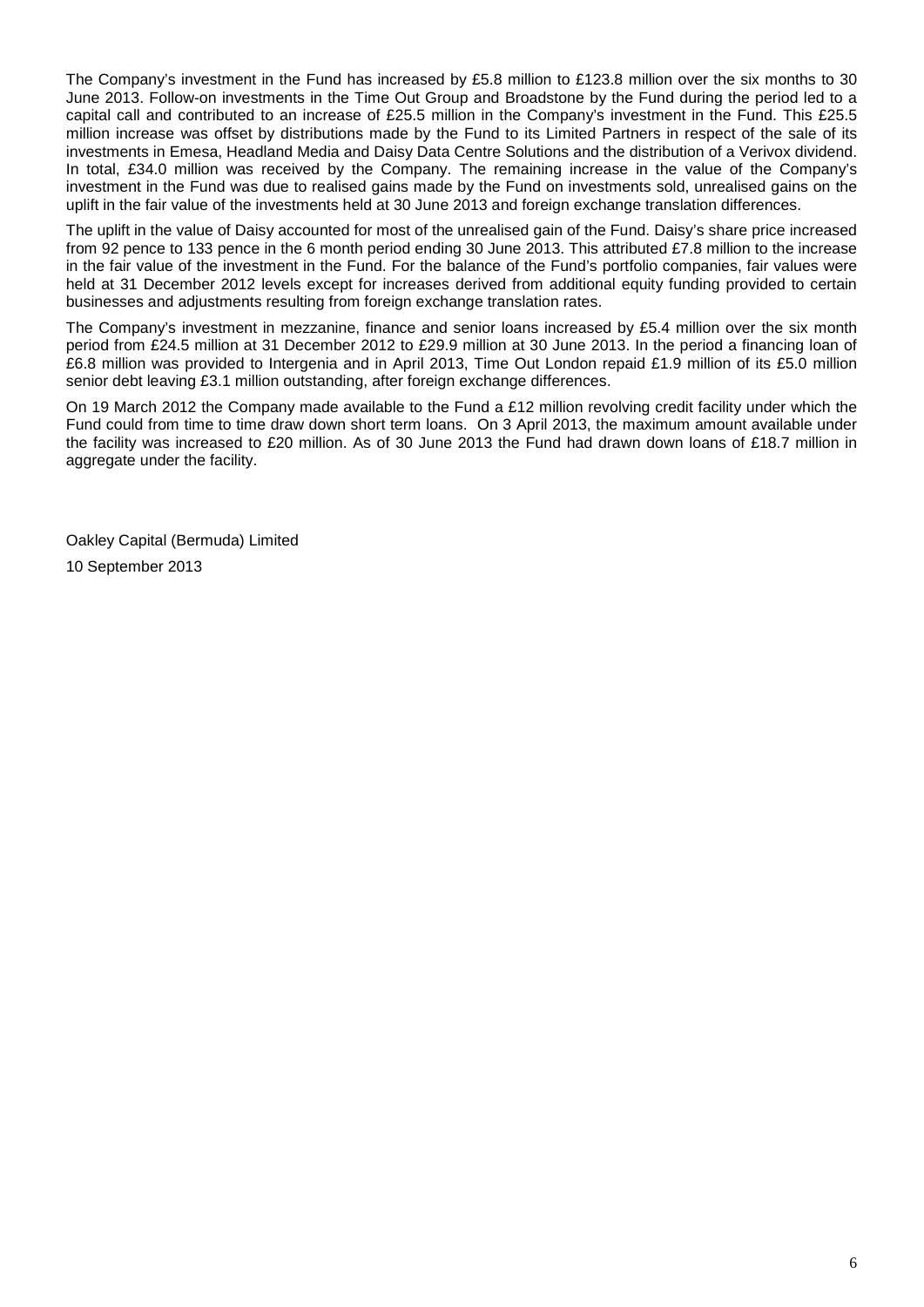# **THE FUND'S PORTFOLIO COMPANIES**

# **DAISY GROUP**

| Sector:          | Telecoms         |
|------------------|------------------|
| Location:        | United Kingdom   |
| Investment date: | 21 July 2009     |
| Website:         | www.daisyplc.com |

# **BUSINESS OVERVIEW**

Daisy Group plc ("Daisy") is a leading provider of integrated voice and data services to small and medium sized businesses providing customers with access to a combined product set from a single platform.

Daisy's strategic objective is to consolidate the fragmented mid-market telecommunications sector with the aim of building a business of considerable scale. Following its acquisition of Vialtus Solutions from Host Europe in 2009, Daisy has completed over 20 acquisitions and has developed to become an industry leading provider of unified communications to the SME and mid-market business sector in the UK.

# **BUSINESS UPDATE**

On 10 April 2013, Daisy announced its intention to declare a maiden dividend for the year to 31 March 2013 of 4.0p per ordinary share. This will amount to £1.45 million in respect of the Fund's holding in Daisy.

On 30 April 2013, Daisy completed the acquisition of Daisy Data Centre Solutions from the Fund. These were the data centre assets of 2e2 Limited acquired by the Fund out of administration on 15 February 2013. The sale to Daisy had been anticipated at the outset.

On 18 June 2013, Daisy announced its audited preliminary results for the 12 months to 31 March 2013, maintaining its adjusted EBITDA at £56.3 million. Daisy reported significant growth in its free cash flow generation, allowing it to secure new debt facilities of £200 million to provide resources to undertake further strategic acquisitions.

The Daisy share price on 30 June 2013 was 133 pence, up from 92 pence at 31 December 2012. The share price at 30 June 2013 was used to establish the fair value of the Fund's investment.

The Fund valued the investment in Daisy at €56.5 million as at 30 June 2013. The fair value of the Company's indirect interest is £25.1 million as at 30 June 2013.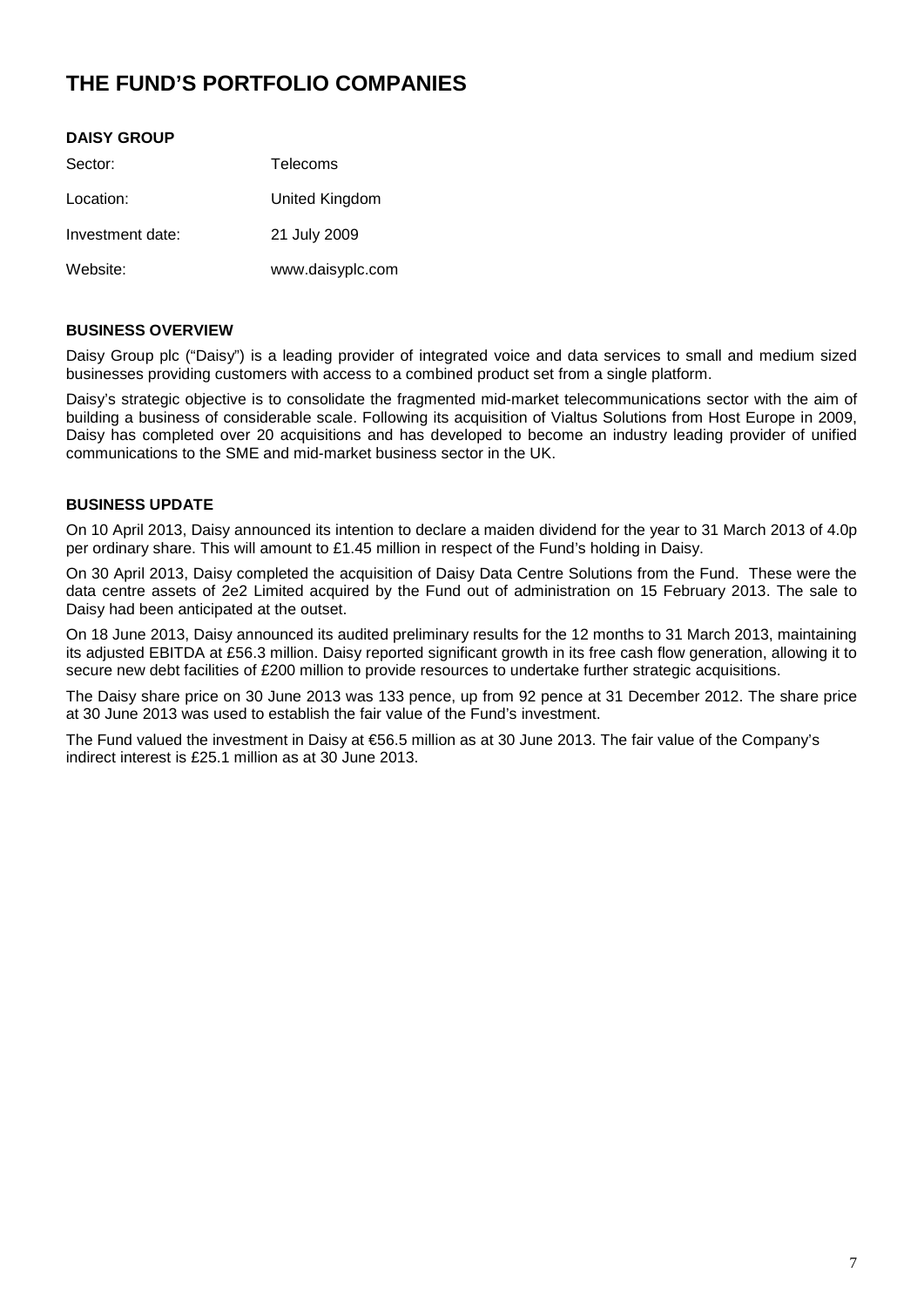### **VERIVOX**

| Sector:          | Online consumer |
|------------------|-----------------|
| Location:        | Germany         |
| Investment date: | 4 December 2009 |
| Website:         | www.verivox.de  |

# **BUSINESS OVERVIEW**

Verivox GmbH ("Verivox") is Germany's leading consumer energy and telecoms price comparison website with a 14 year history. The company receives commissions from energy suppliers when consumers elect to switch providers through its website. Verivox is a well-recognised brand in Germany and is regularly quoted by media as an independent source of energy price data. The company has also been certified by Germany's leading consumer protection and standards bodies.

Verivox differentiates itself from competitors by having contractual relationships with over 150 suppliers (competitors have around 50) and by providing users with details of the lowest cost energy supplier even when the company does not represent that supplier.

Since 2012, Verivox has also offered price comparison services in the insurance and finance sectors.

# **BUSINESS UPDATE**

Verivox traded ahead of expectations in the first half of 2013 as a result of strong switching volumes in the period. Verivox continued its successful TV advertising campaign which boosted brand recognition during the important winter trading period. The Company maintains a net cash balance and paid a €6.2m dividend at the end of April 2013.

| Enterprise value | Total equity | Value of Company's      | Fair value of the  |
|------------------|--------------|-------------------------|--------------------|
| at acquisition   | held         | interest at acquisition | Company's interest |
| £23.0m           | 51%          | £14.8 $m1$              | £23.7m             |

<span id="page-7-0"></span> $\frac{1}{1}$  $1$  Includes £11.8m debt provided by the Company at acquisition, since repaid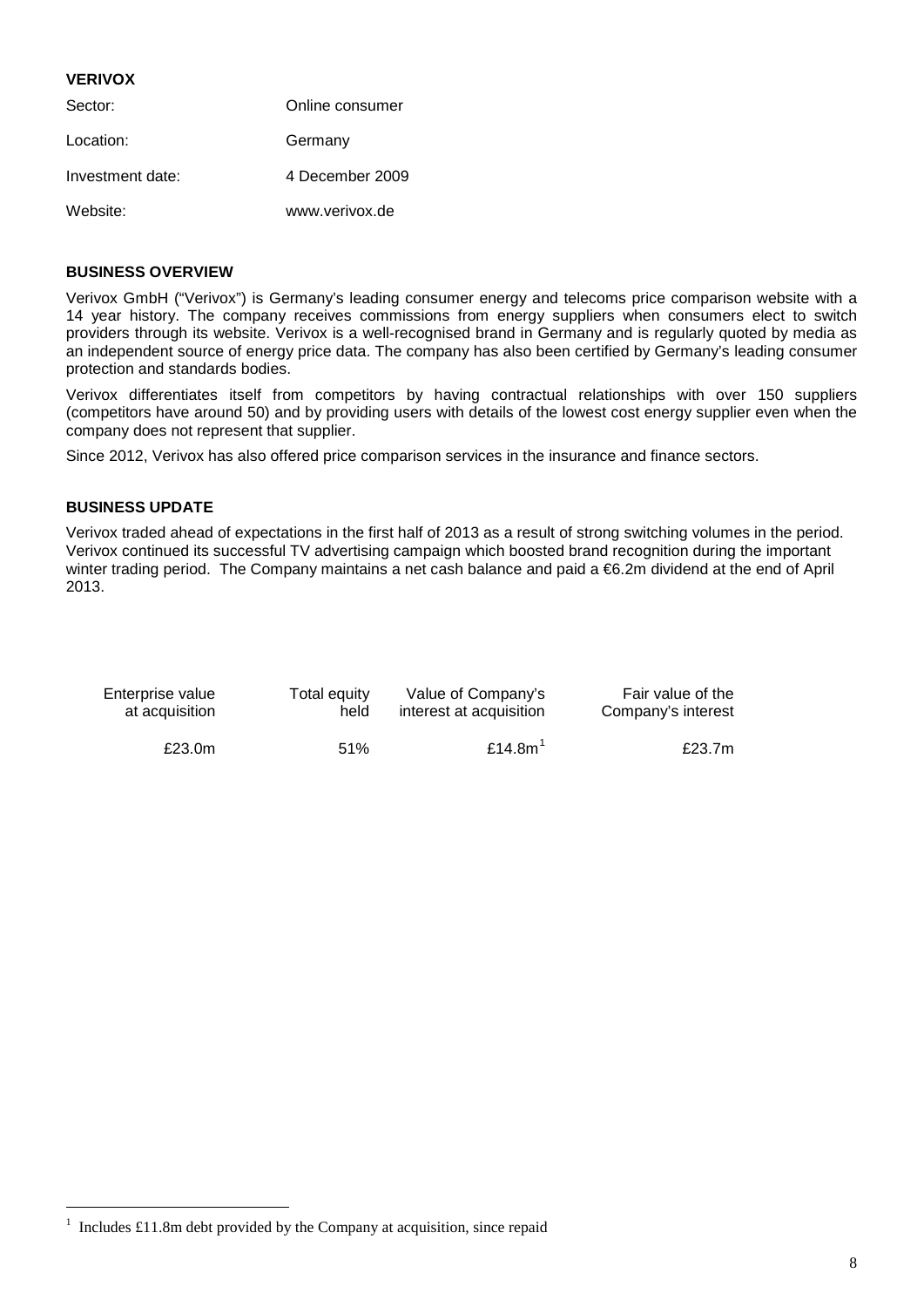# **TIME OUT GROUP**

| Sector:          | Digital media/publishing         |
|------------------|----------------------------------|
| Location:        | United Kingdom and USA           |
| Investment date: | 25 November 2010 and 26 May 2011 |
| Website:         | www.timeout.com                  |

# **BUSINESS OVERVIEW**

Time Out was established in 1968 by Tony Elliott and today is a globally recognised brand in the publishing industry that publishes city-based magazines and travel guides and is building an online presence. The development of the internet has presented the Time Out Group with an opportunity to transition the business from a magazine listings business to a real-time digital provider of entertainment information and qualified editorial opinions, with an added transactional capability.

Globally, the Time Out Group is present in 35 cities across the world, with a worldwide audience of 16 million across both print and digital channels.

# **BUSINESS UPDATE**

Following the Time Out London free magazine launch in September 2012, average weekly circulation has increased from 50,000 to 305,000. The increase in circulation has driven growth in advertising page yields and increased the overall reach of the Time Out brand through the highest circulation in its 45 year history. In line with competitors, the magazine has seen subdued print advertising demand across the market in both territories. All sites continue to see strong digital traffic growth, both in unique visitors and page views. At the end of June the UK website had 5.5m monthly unique visitors, a 35% year on year improvement, while the main sites in the United States received over 3.3m monthly unique visitors at June month end compared to 2.4m in the same month in 2012. The Time Out Card was launched in May 2013 (offering users exclusive discounts to London venues, restaurants and attractions) and a completely new iPhone application will be launched later in the year to assist in the migration of the brand's presence across mobile and tablet applications in the UK, US and internationally via the licensee network. Already close to 40% of traffic is originating from mobile devices.

In order to develop the digital business, the Fund provided in the period, £5.5 million to Time Out London for working capital and £5.8m to Time Out New York to acquire Time Out Chicago and to fund working capital.

| Enterprise value at | Total equity                                    | Value of Company's      | Fair Value of the  |
|---------------------|-------------------------------------------------|-------------------------|--------------------|
| acquisition         | held                                            | interest at acquisition | Company's interest |
| £32.4m              | 51% Time Out London;<br>72.2% Time Out New York | £25.8m                  | £34.1m             |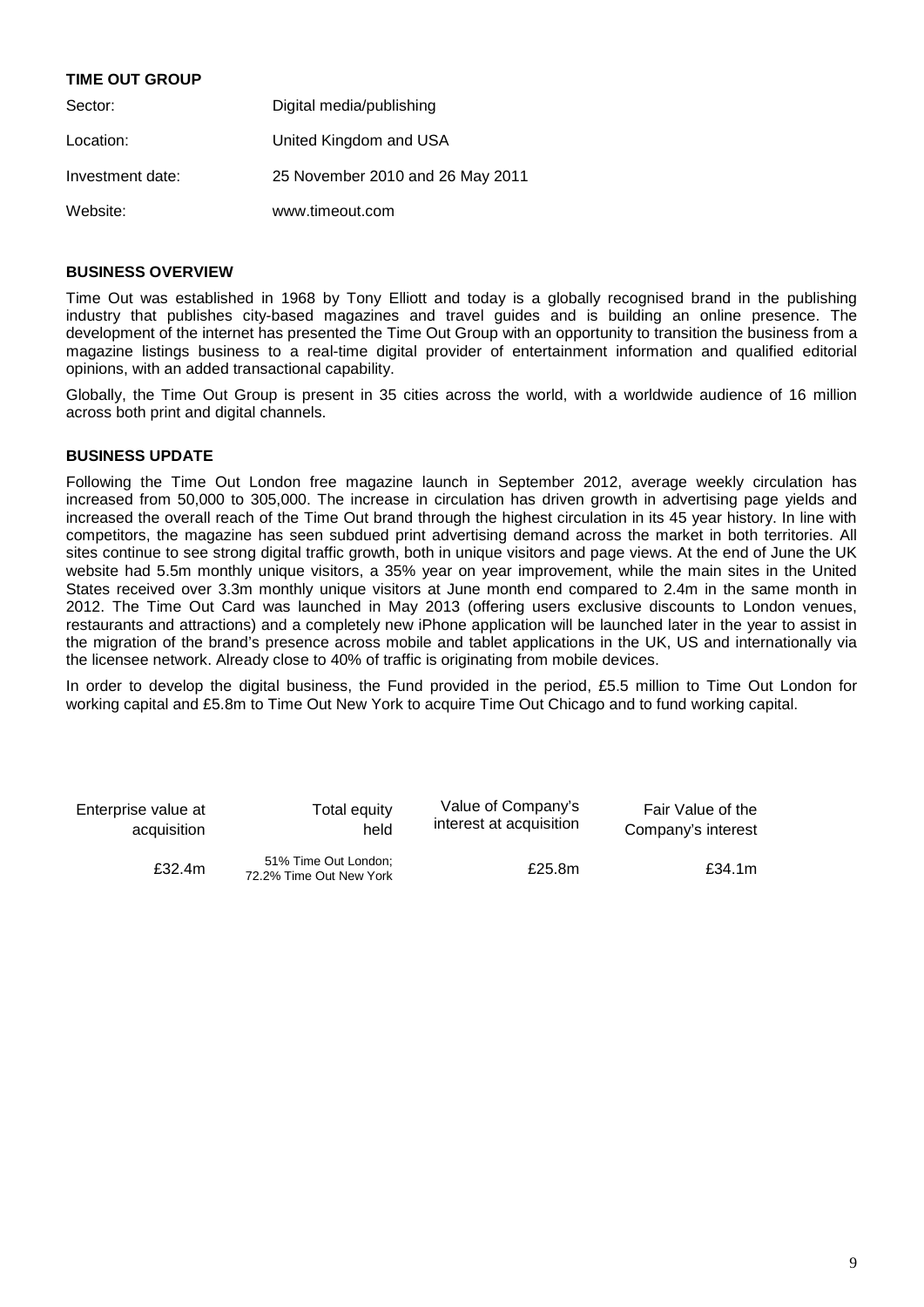# **BROADSTONE**

| Sector:          | <b>Financial services</b> |
|------------------|---------------------------|
| Location:        | United Kingdom            |
| Investment date: | 4 November 2010           |
| Website:         | www.broadstoneltd.co.uk   |

### **BUSINESS OVERVIEW**

Broadstone Pensions & Investments Limited ("Broadstone") is a top 40 UK wealth manager with high quality clients, operates across two divisions; Private Client Services ("PCS"); and Corporate Pensions and Benefits Services; ("CPB"). The PCS division provides wealth management services to private clients and holds approximately £1 billion of funds under management and advice. The CPB division provides actuarial advice, administration services, employee benefits advice and investment consulting services to trustees of defined benefit pension schemes, corporate entities and defined contribution schemes. Broadstone's main source of revenues is time based fees, with commissions and performance fees accounting for less than 10% of annual revenues.

# **BUSINESS UPDATE**

Over the period, Broadstone has been integrating the businesses it recently acquired from Pope Anderson LLP and UBS London, and is looking to achieve synergies from systems and business efficiency.

The new auto-enrolment regulations in relation to corporate pensions, whereby every company employing more than one member of staff needs to review their pension arrangements and ensure that all eligible staff are automatically enrolled into their employer's pension arrangements, every company is required to put in place a prescriptive pension scheme for their employees, is generating significant interest in Broadstone's services.

| Enterprise value at | Total equity | Value of Company's      | Fair value of the  |
|---------------------|--------------|-------------------------|--------------------|
| acquisition         | held         | interest at acquisition | Company's interest |
| £20.6m              | 84%          | £12.8 $m$               | £17.8m             |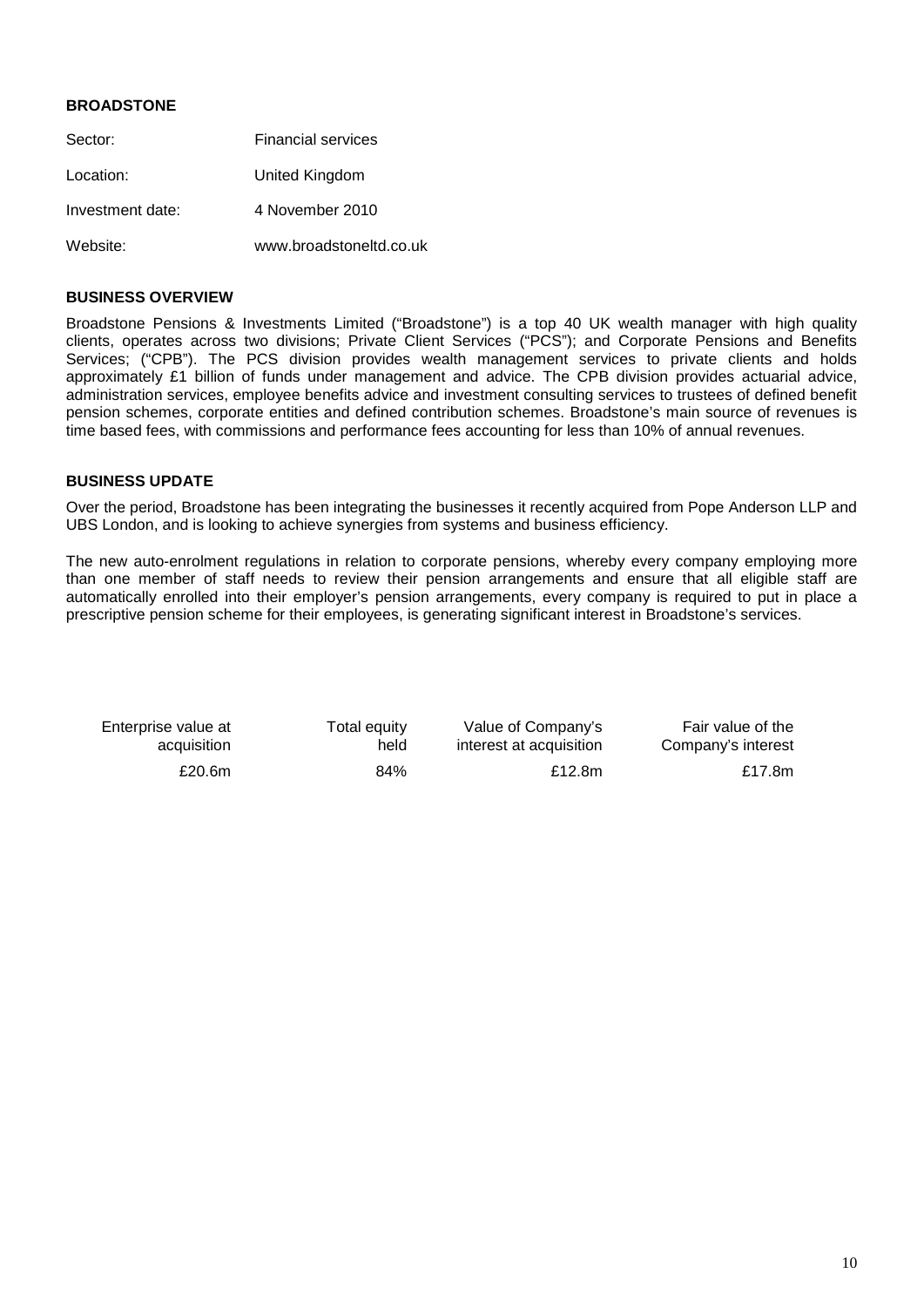# **MONUMENT SECURITIES**

| Sector:          | <b>Financial services</b>  |
|------------------|----------------------------|
| Location:        | United Kingdom             |
| Investment date: | 31 March 2008              |
| Website:         | www.monumentsecurities.com |

# **BUSINESS OVERVIEW**

Monument Securities Limited ("Monument Securities") is an independent equity, derivatives and fixed income broker with a long history. The company provides services to institutions, fund managers, market professionals, corporates and hedge funds. Monument Securities is a member of the NYSE, Euronext, LIFFE, Eurex, the London Stock Exchange and the International Capital Markets Association and is regulated by the Financial Conduct Authority.

# **BUSINESS UPDATE**

Trading volumes in the first half of 2013 continued to be relatively flat. An improvement in market sentiment based on generally more positive economic news in the early part of the year was curtailed after the improvement in the US economy led the Fed to suggest that QE might need to be tapered. The business continues to operate at break-even.

| Enterprise value | Total equity | Value of Company's      | Fair value of the  |
|------------------|--------------|-------------------------|--------------------|
| at acquisition   | held         | interest at acquisition | Company's interest |
| £5.6 $m$         | 51%          | £1.8 $m$                | £1.8 $m$           |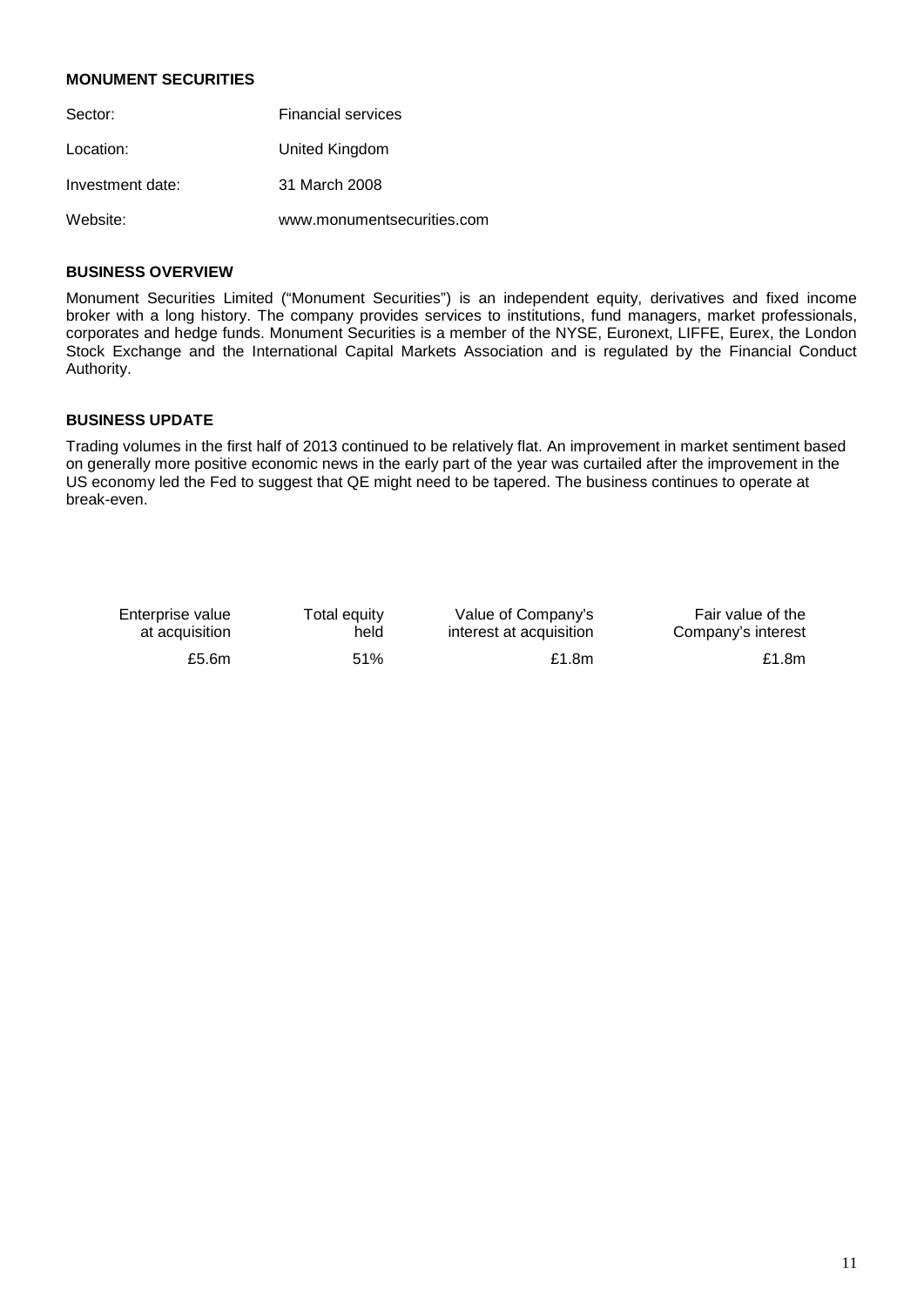# **INTERGENIA**

| Sector:          | Technology        |
|------------------|-------------------|
| Location:        | Germany           |
| Investment date: | 31 December 2011  |
| Website:         | www.intergenia.de |

# **TRANSACTION HISTORY**

On 31 December 2011, the Fund acquired a 51% stake in the business conducted by Intergenia AG, a leading web hosting company providing managed, dedicated and cloud hosting. The transaction valued Intergenia at a total enterprise value of £72 million (including transaction costs). The Fund provided £25.2 million of equity financing and the Company provided senior debt of £8.4 million. Intergenia's management and its founders retain a significant stake in the company.

# **BUSINESS OVERVIEW**

Intergenia was founded in 1998 with a head office based in Cologne. Intergenia trades under three different hosting brands PlusServer, serverloft and SERVER4YOU. The Company has an industry-leading low cost infrastructure due to its data centre in Strasbourg, which is one of Europe's most efficient data centres. The Company has 7000 square metres of leasehold-owned data centre space split between Strasbourg, France and St. Louis, USA. Intergenia has a geographically diversified customer base composed predominantly of SME customers and is one of the German market leaders in dedicated hosting to SME customers. Intergenia also runs WorldHostingDays ("WHD"), the largest series of hosting conferences worldwide.

# **BUSINESS UPDATE**

Intergenia's hosting business has traded in line with expectations in the first half of 2013. Intergenia acquired managed hosting business internet24 on 21st June 2013 for £6.8 million using debt financing provided by the Company. This business fits well with Intergenia's PlusServer branded managed hosting business and synergies are expected to be generated over the next 12 to 18 months.

Enterprise value at acquisition Total equity held

 Value of Company's interest at acquisition

Fair value of the Company's interest £72.0m 51% £24.8m £31.9m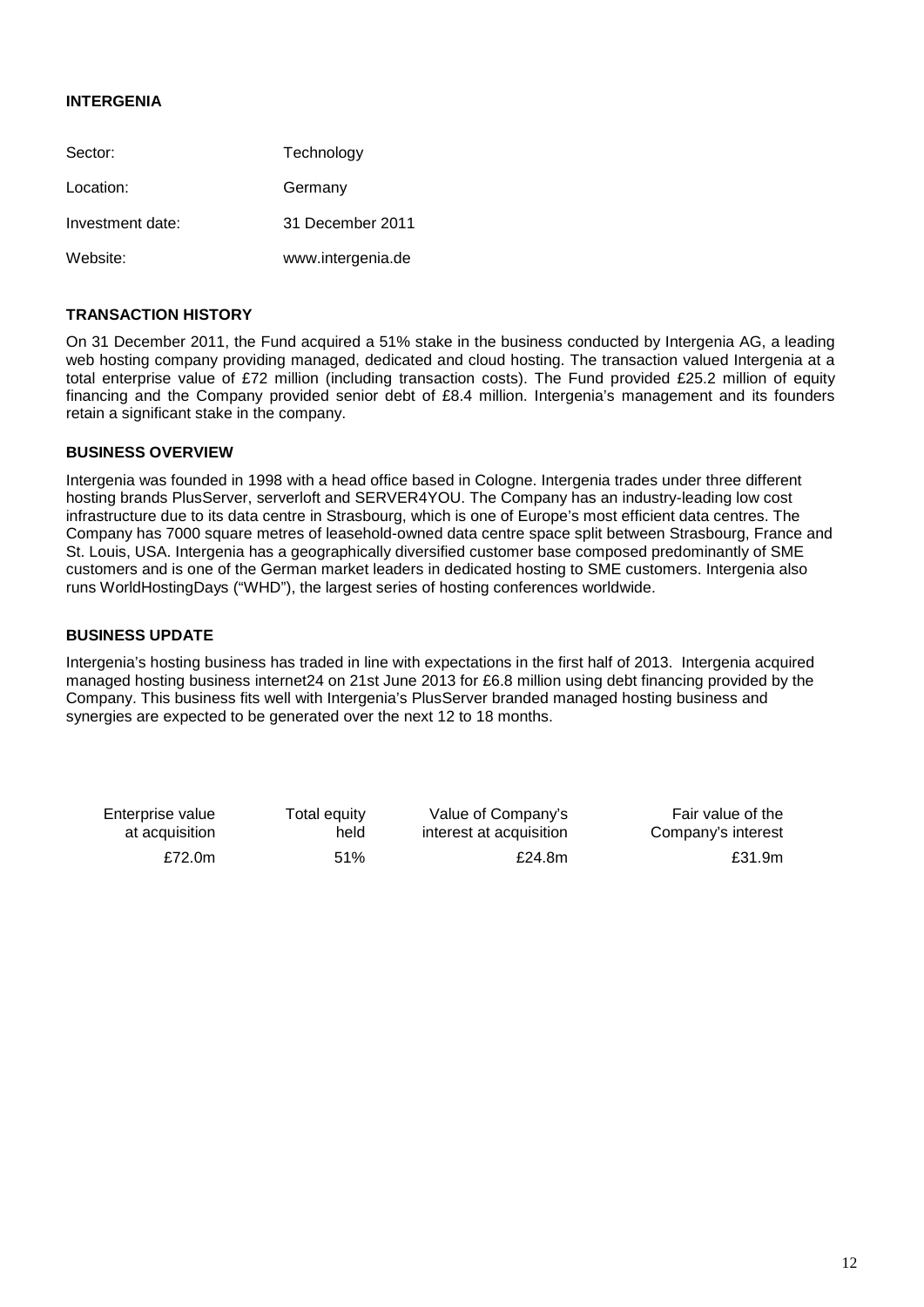# **DISPOSALS**

# **HOST EUROPE (sold 28 October 2010)**

| Sector:          | Technology         |
|------------------|--------------------|
| Location:        | United Kingdom     |
| Investment date: | 2 April 2008       |
| Website:         | www.hosteurope.com |

# **DISPOSAL DETAILS**

On 15 September 2010 the Fund announced the disposal of Host Europe to Montagu Private Equity, subject to approval by Germany's Federal Cartel Office (Bundeskartellamt). Having received this approval, the sale was completed on 28 October 2010.

Total consideration for the sale was £222.0 million. The consideration was used to repay third party debt; to pay Host Europe management in respect of their interests; to meet transaction costs; and to repay debt due to the Company of £16.9 million plus accrued interest. As a result of the disposal, on 10 November 2010, the Fund distributed £111.9 million of proceeds to the Limited Partners, including £72.7 million to the Company.

Prior to the sale of Host Europe, the shares it held in Daisy Group plc ("Daisy") were extracted and continue to be held by the Fund. These 36.25 million shares, representing 14% of Daisy were acquired as part of the consideration for the disposal of Host Europe's Vialtus division in July 2009.

Host Europe was acquired by the Fund at a total transaction value of £128 million. The consideration was satisfied by a mixture of cash, vendor loan note and bank loans and mezzanine financing from the Company. The Fund contributed £48.0 million. Outstanding mezzanine loans due to the Company at the time of the disposal, amounting to £19.9 million (including accrued interest), were repaid on 28 October 2010.

# **RETURN**

The exit value of the investment in Host Europe was £111.9 million against an invested cost of £48.0 million, generating a money multiple of 2.3x and an IRR of 48% to the Limited Partners. The Company received a total distribution of £92.6 million from the disposal comprising a return on its investment through the Fund of £72.7 million and the repayment of outstanding mezzanine finance owed by Host Europe of £19.9 million.

Enterprise value at acquisition **Total equity** held

 Value of Company's interest at acquisition £128m 83% £51.0m £92.6m

Exit value of the Company's interest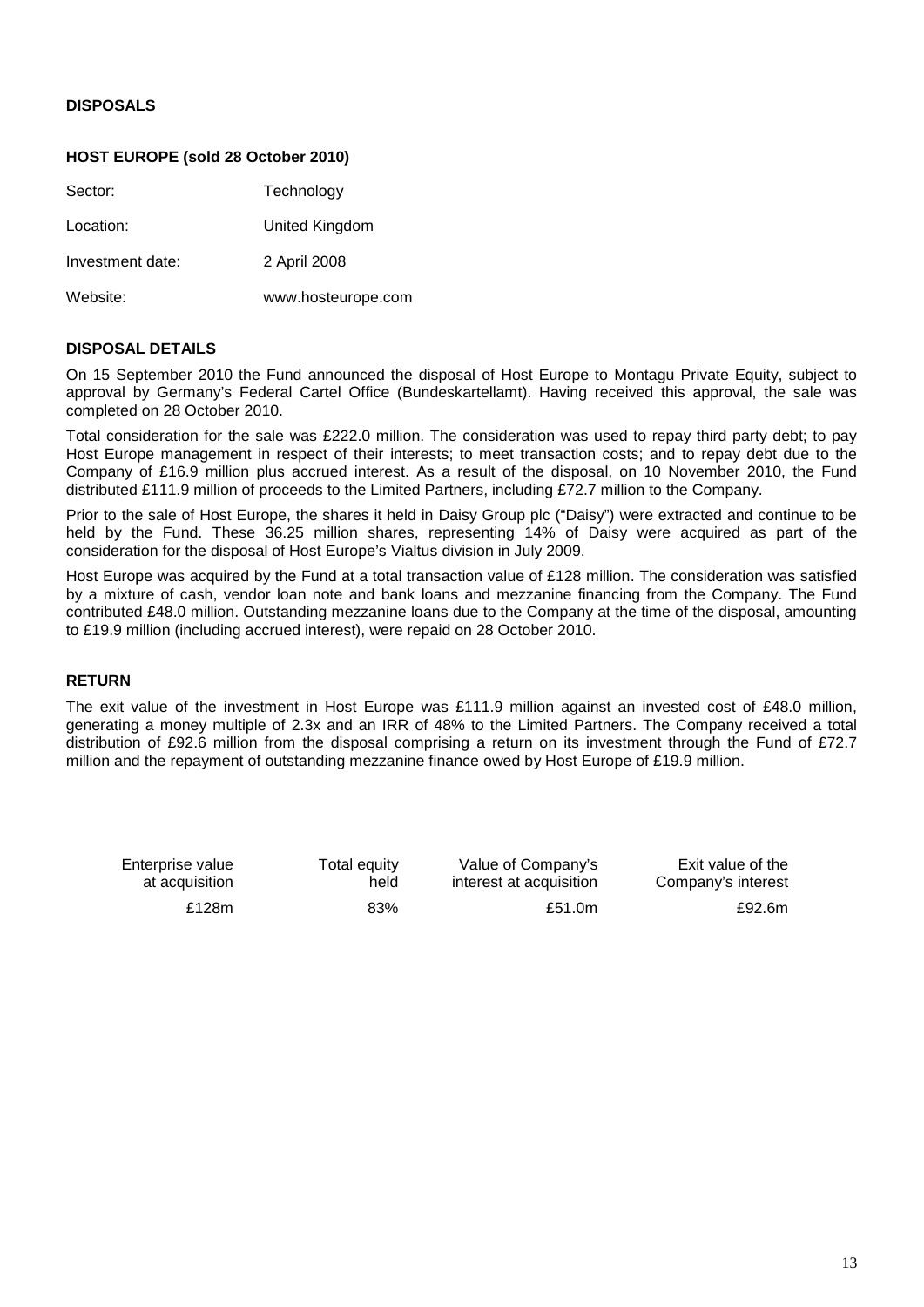# **EMESA (sold 31 January 2013)**

| Sector:          | Leisure       |
|------------------|---------------|
| Location:        | Netherlands   |
| Investment date: | 25 March 2011 |
| Website:         | www.emesa.nl  |

### **DISPOSAL DETAILS**

On 31 January 2013, the Fund announced the disposal of Emesa to Cyrte Investments B.V. for a gross consideration of £81 million. The consideration was used to pay bank debt; vendor loan note, locked box adjustments and management interests resulting in net proceeds to the Fund of £44.5 million.

Emesa was acquired by the Fund at a total transaction value of £30 million. The consideration was satisfied by a mixture of cash, senior loan notes and mezzanine financing from the Company. The Fund contributed £10.4 million. The Company provided senior debt of £8.7 million and mezzanine financing of £4.7 million, which was repaid in full on 22 December 2011.

# **RETURN**

The exit value of the investment in Emesa was £44.5 million against an invested cost of £12.8 million, generating a money multiple of 3.5x and a gross IRR of 109% to the Fund. The Company received a total distribution of £25.1 million from the disposal.

| Enterprise value | Total equity | Value of Company's      | Exit value of the  |
|------------------|--------------|-------------------------|--------------------|
| at acquisition   | held         | interest at acquisition | Company's interest |
| £30.0m           | 68%          | £20.1 $m2$              | £25.1 $m$          |

<span id="page-13-0"></span> $\frac{1}{2}$  $12$  Includes £13.4m debt provided by the Company at acquisition, since repaid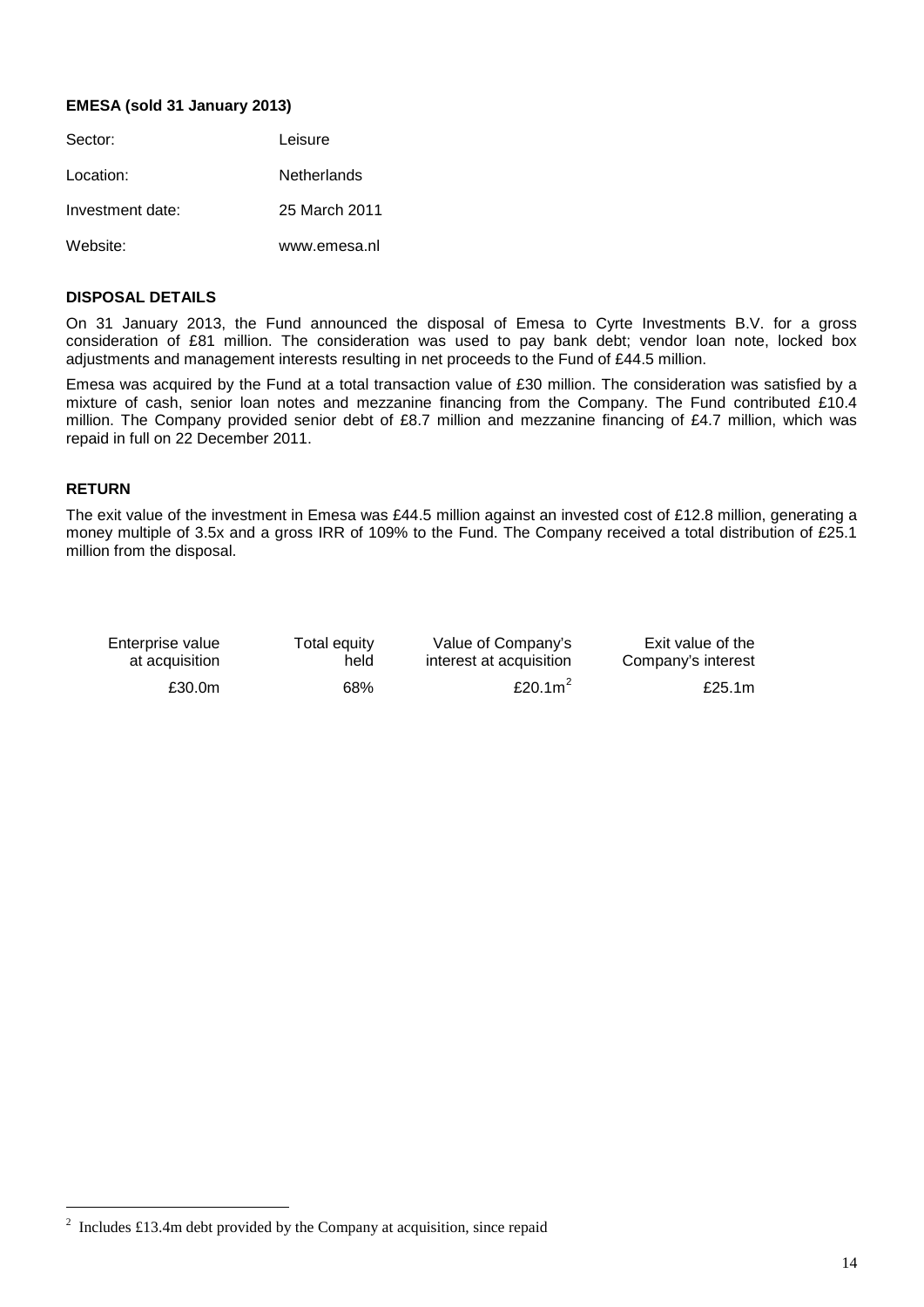# **HEADLAND MEDIA (sold 10 May 2013)**

| Sector:          | Digital media         |
|------------------|-----------------------|
| Location:        | United Kingdom        |
| Investment date: | 25 January 2008       |
| Website:         | www.headlandmedia.com |

# **DISPOSAL DETAILS**

On 10 May 2013, the Fund sold Headland Media to KVH Industries, Inc. for an enterprise value of £15.5 million, including deferred consideration of £1.5 million. Headland Media was acquired by the Fund at a total transaction value of £7.9 million. The consideration was satisfied by a mixture of cash, senior loan notes and mezzanine financing from the Company. The Fund contributed £4.4 million. The Company provided mezzanine financing of £4.7 million which was repaid in full on 16 February 2012.

### **RETURN**

The exit value of the investment in Headland Media was £15.5 million against an invested cost of £4.4 million, generating a money multiple of 2.7x and a gross IRR of 27% to the Fund. The Company received a total distribution of £6.5 million from the disposal.

| Enterprise value | Total equity | Value of Company's      | Exit value of the  |
|------------------|--------------|-------------------------|--------------------|
| at acquisition   | held         | interest at acquisition | Company's interest |
| £7.9 $m$         | $80\%$       | £5.9 $m3$               | £6.5m              |

<span id="page-14-0"></span> <sup>3</sup>  $3$  Includes £4.7m debt provided by the Company at acquisition, since repaid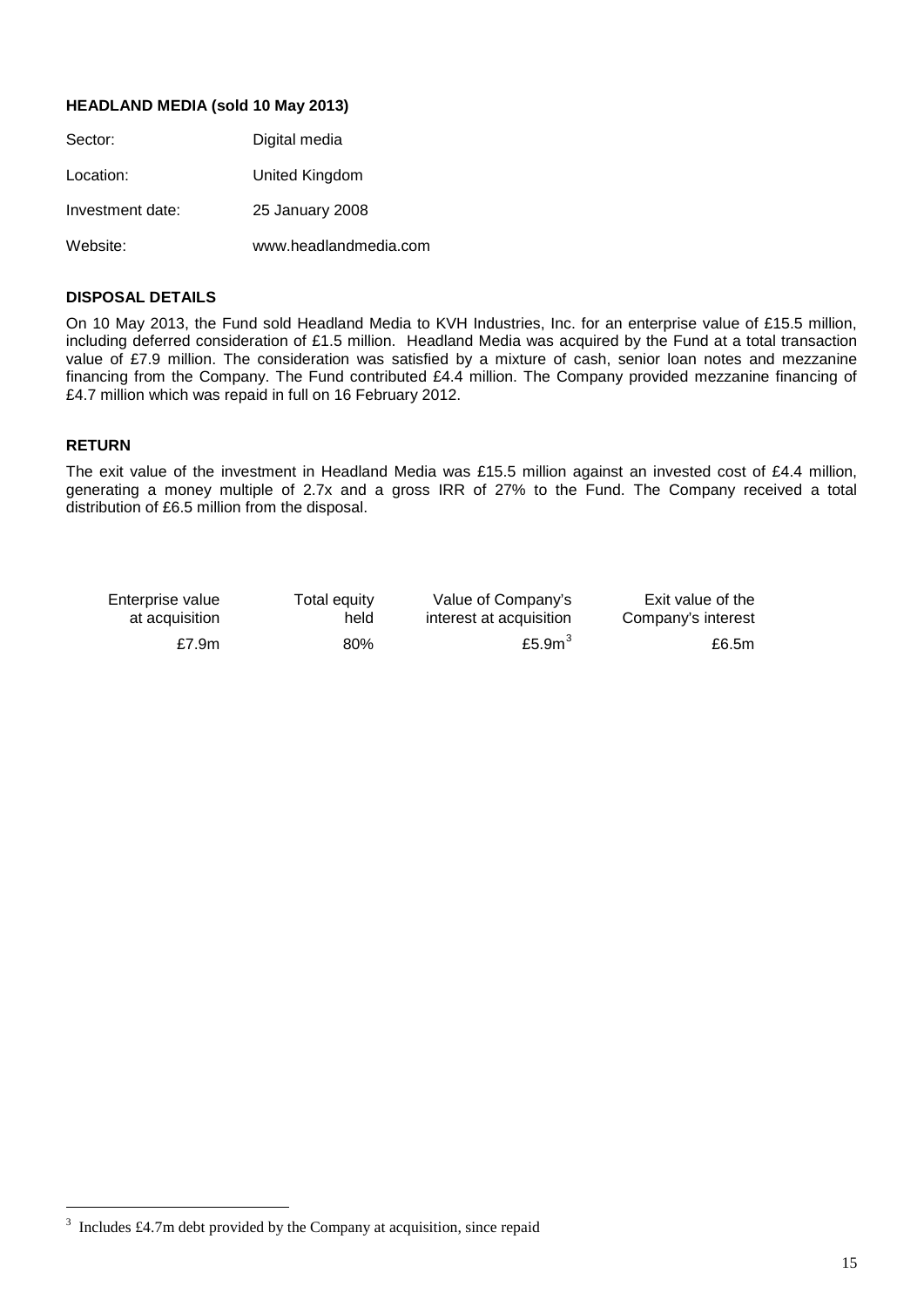# **Statements of Assets and Liabilities**

For the Periods Ending 30 June 2013 and 2012 and

the Fiscal Year Ended 31 December 2012

# (Expressed in British Pounds)

|                                             | Note<br>S   | <b>Unaudited</b><br>6 months ended<br>30 June 2013<br>£ | <b>Unaudited</b><br>6 months ended<br>30 June 2012<br>£ | Audited<br>year ended<br>31 December 2012<br>£ |
|---------------------------------------------|-------------|---------------------------------------------------------|---------------------------------------------------------|------------------------------------------------|
| <b>Assets</b>                               |             |                                                         |                                                         |                                                |
| Investments                                 | 2c, 5,<br>7 | 172,329,726                                             | 146,333,352                                             | 161,806,610                                    |
| Cash and cash equivalents                   | 3           | 60,790,786                                              | 72,238,895                                              | 56,036,923                                     |
| Accrued interest and accounts<br>receivable |             | 7,425,500                                               | 5,001,026                                               | 10,087,914                                     |
| Other receivables                           |             | 110,246                                                 | 136,714                                                 | 33,993                                         |
| <b>Total assets</b>                         |             | 240,656,258                                             | 223,709,987                                             | 227,965,440                                    |
| <b>Liabilities</b>                          |             |                                                         |                                                         |                                                |
| Accounts payable and accrued<br>expenses    |             | 449,884                                                 | 312,181                                                 | 401,043                                        |
| <b>Total liabilities</b>                    |             | 449,884                                                 | 312,181                                                 | 401,043                                        |
| Net assets attributable to shareholders     |             | 240,206,374                                             | 223,397,806                                             | 227,564,397                                    |
| <b>Represented by:</b>                      |             |                                                         |                                                         |                                                |
| Share capital                               |             | 1,281,250                                               | 1,281,250                                               | 1,281,250                                      |
| Share premium                               |             | 119,276,094                                             | 119,276,094                                             | 119,276,094                                    |
| Retained earnings                           |             | 126,580,477                                             | 102,840,462                                             | 109,519,050                                    |
|                                             |             | 247, 137, 821                                           | 223,397,806                                             | 230,076,394                                    |
| Less: Treasury Stock (2,063,650<br>shares)  |             | (6,931,447)                                             |                                                         | (2,511,997)                                    |
|                                             |             | 240,206,374                                             |                                                         | 227,564,397                                    |
| Number of shares outstanding                | 9           | 123,115,050                                             | 128,125,000                                             | 126,061,350                                    |
|                                             |             |                                                         |                                                         |                                                |
| Net asset value per share                   |             | 1.95                                                    | 1.74                                                    | 1.81                                           |

*The notes following form an integral part of these financial statements*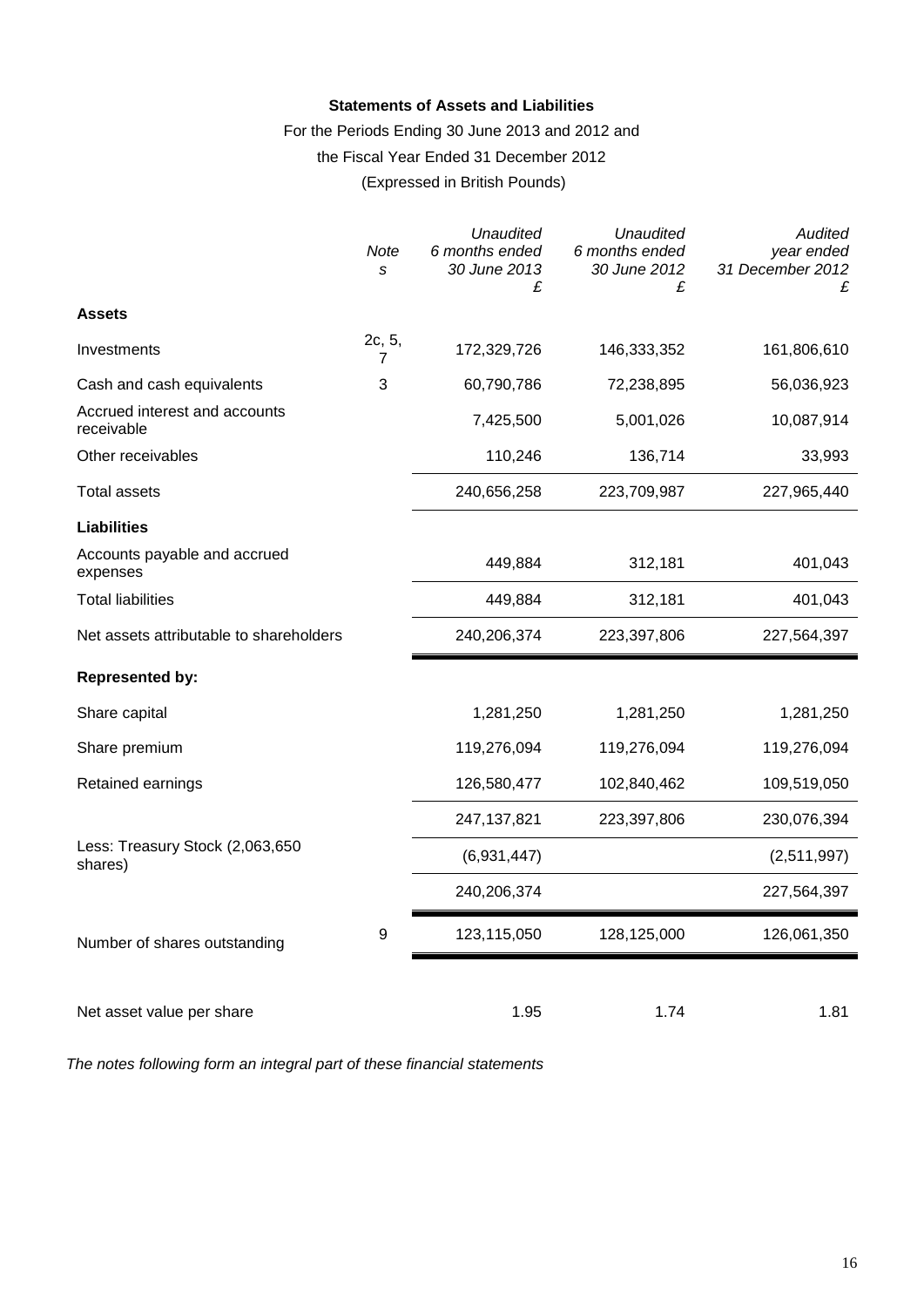# **Schedules of Investments**

For the Periods Ending 30 June 2013 and 2012 and

the Fiscal Year Ended 31 December 2012

**30 June 2013**

(Expressed in British Pounds)

|                                                                                                 | Fair value as<br>a percentage<br>of net assets | Percentage<br>interest | Principal<br>amount/<br>Quantity | Cost<br>£  | Fair value<br>£ |
|-------------------------------------------------------------------------------------------------|------------------------------------------------|------------------------|----------------------------------|------------|-----------------|
| <b>Investments in Limited</b><br><b>Partnership</b>                                             |                                                |                        |                                  |            |                 |
| Bermuda                                                                                         |                                                |                        |                                  |            |                 |
| Oakley Capital Private Equity LP                                                                | 51.52%                                         | 65.15%                 |                                  | 72,931,890 | 123,766,165     |
| <b>Unquoted debt securities</b>                                                                 |                                                |                        |                                  |            |                 |
| Investments in senior loan notes                                                                |                                                |                        |                                  |            |                 |
| <b>United Kingdom</b>                                                                           |                                                |                        |                                  |            |                 |
| Time Out London<br>Interest at 8.5% p.a.<br>Maturity date March 2016                            | 1.28%                                          |                        | £3,070,482                       | 3,070,482  | 3,070,482       |
| <b>United States</b>                                                                            |                                                |                        |                                  |            |                 |
| <b>Time Out New York</b><br>Interest at 8.5% p.a.<br>Maturity date May 2014                     | 0.93%                                          |                        | \$3,400,000                      | 2,109,020  | 2,235,160       |
| Germany                                                                                         |                                                |                        |                                  |            |                 |
| Intergenia<br>Interest at 8.5% p.a.<br>Maturity date November 2013                              | 0.95%                                          |                        | €2,660,415                       | 2,226,236  | 2,275,719       |
| <b>Total senior loan notes</b>                                                                  | 3.16%                                          |                        |                                  | 7,405,738  | 7,581,361       |
| Investments in mezzanine loans                                                                  |                                                |                        |                                  |            |                 |
| <b>United Kingdom</b>                                                                           |                                                |                        |                                  |            |                 |
| <b>Broadstone</b><br>Interest rate at 15% p.a<br>Maturity date November 2015<br>Time Out London | 2.50%                                          |                        | £6,000,000                       | 6,000,000  | 6,000,000       |
| Interest rate at 15% p.a.<br>Maturity date November 2015                                        | 2.58%                                          |                        | £6,200,000                       | 6,200,000  | 6,200,000       |
| <b>United States</b>                                                                            |                                                |                        |                                  |            |                 |
| Time Out London<br>Interest rate at 15% p.a.<br>Maturity date May 2016                          | 1.37%                                          |                        | \$5,000,000                      | 3,101,500  | 3,287,000       |
| <b>Total mezzanine loans</b>                                                                    | 6.45%                                          |                        |                                  | 15,301,500 | 15,487,000      |
| Investments in financing loan<br>facility                                                       |                                                |                        |                                  |            |                 |
| Germany                                                                                         |                                                |                        |                                  |            |                 |
| Intergenia<br>Interest at 10% p.a.<br>Maturity date December 2014                               | 2.85%                                          |                        | €8,000,000                       | 6,834,400  | 6,843,200       |
| <b>Total finance loans</b>                                                                      | 2.85%                                          |                        |                                  | 6,834,400  | 6,843,200       |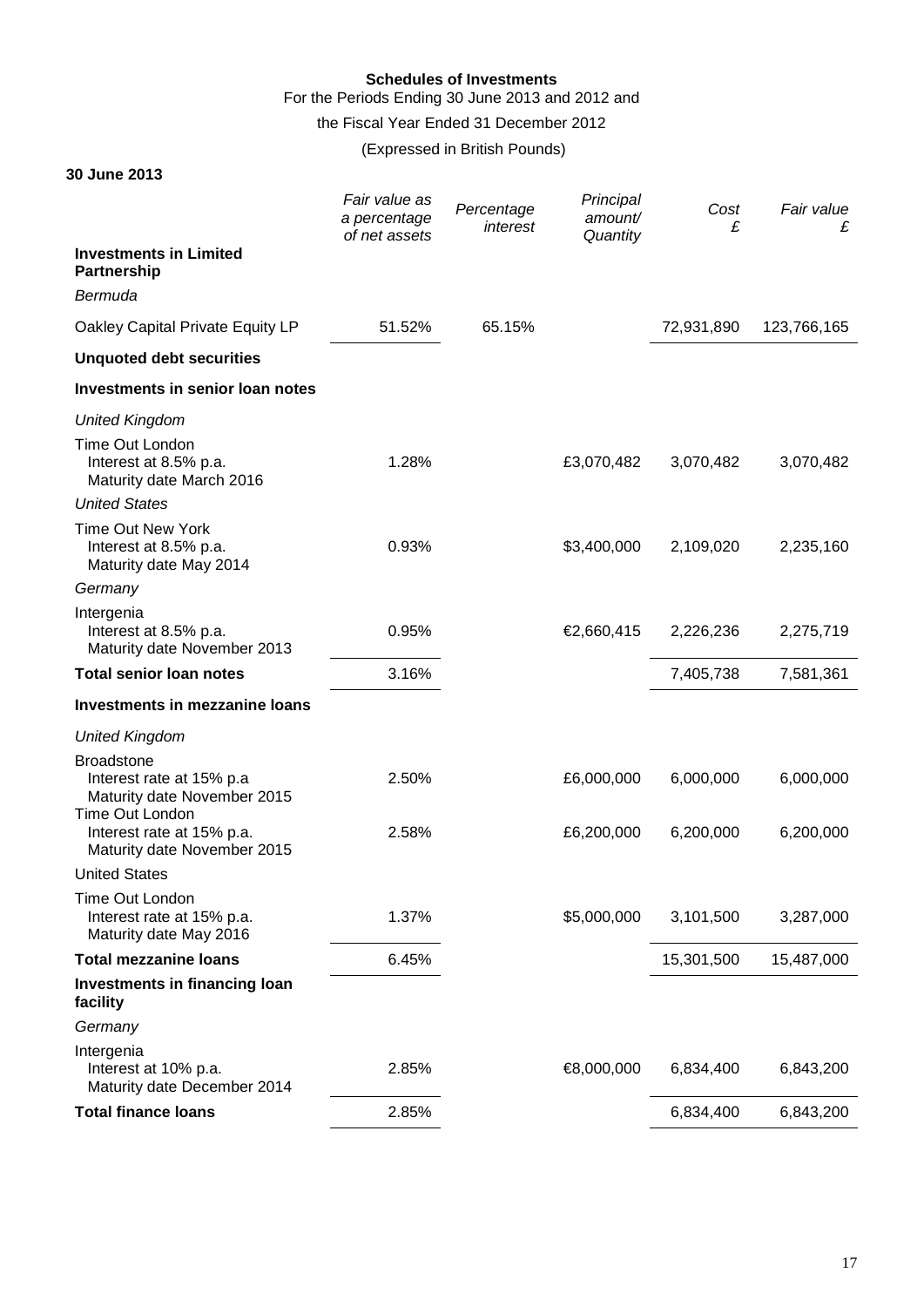# **Schedules of Investments (continued)**

For the Periods Ending 30 June 2013 and 2012 and the Fiscal Year Ended 31 December 2012

(Expressed in British Pounds)

| Investments in revolving loan<br>facility                                                      |        |             |               |             |
|------------------------------------------------------------------------------------------------|--------|-------------|---------------|-------------|
| Bermuda                                                                                        |        |             |               |             |
| Oakley Capital Private Equity LP<br>Interest rate at 6.5% p.a.<br>Maturity date September 2013 | 7.76%  | £18,652,000 | 18,652,000    | 18,652,000  |
| <b>Total revolving loan facility</b>                                                           | 7.76%  |             | 18,652,000    | 18,652,000  |
| <b>Total Investments</b>                                                                       | 71.74% |             | 121, 125, 528 | 172,329,726 |

For details of the underlying investments of the Fund, please refer to Note 7 *The notes following form an integral part of these financial statements*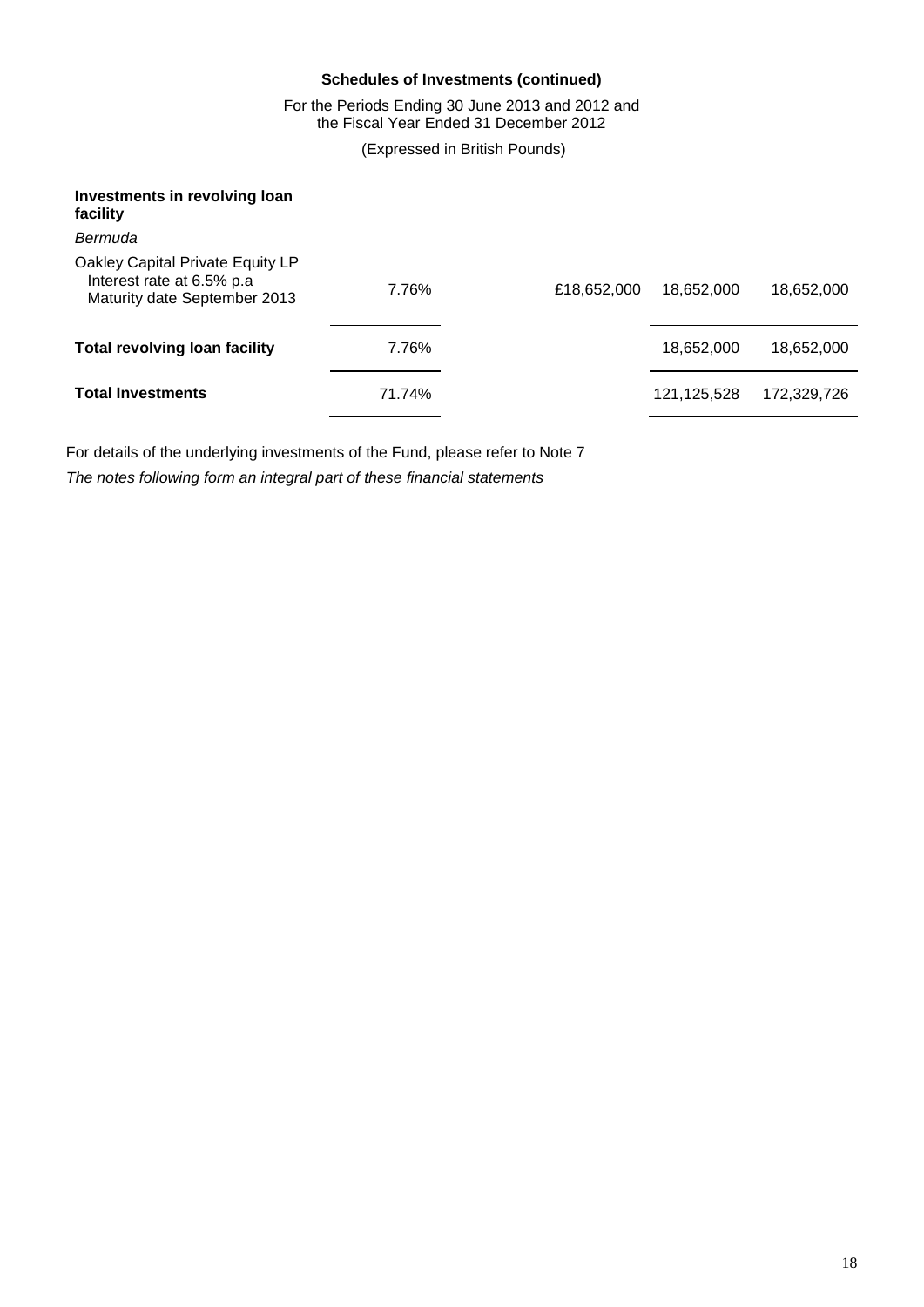# **Schedules of Investments (continued)**

For the Periods Ending 30 June 2013 and 2012 and the Fiscal Year Ended 31 December 2012

(Expressed in British Pounds)

**30 June 2012**

|                                                                                                 | Fair value as<br>a percentage<br>of net assets | Percentage<br>interest | Principal<br>amount/<br>Quantity | Cost<br>£  | Fair value<br>£ |
|-------------------------------------------------------------------------------------------------|------------------------------------------------|------------------------|----------------------------------|------------|-----------------|
| <b>Investments in Limited</b><br><b>Partnership</b>                                             |                                                |                        |                                  |            |                 |
| Bermuda                                                                                         |                                                |                        |                                  |            |                 |
| Oakley Capital Private Equity LP                                                                | 50.66%                                         | 65.15%                 |                                  | 58,354,209 | 113, 178, 713   |
| <b>Unquoted debt securities</b>                                                                 |                                                |                        |                                  |            |                 |
| Investments in senior loan notes                                                                |                                                |                        |                                  |            |                 |
| <b>United Kingdom</b>                                                                           |                                                |                        |                                  |            |                 |
| Time Out London<br>Interest at 8.5% p.a.<br>Maturity date March 2016                            | 2.24%                                          |                        | £5,000,000                       | 5,000,000  | 5,000,000       |
| <b>United States</b>                                                                            |                                                |                        |                                  |            |                 |
| <b>Time Out New York</b><br>Interest at 8.5% p.a.<br>Maturity date May 2014                     | 0.98%                                          |                        | \$3,400,000                      | 2,109,020  | 2,178,720       |
| Germany                                                                                         |                                                |                        |                                  |            |                 |
| Intergenia<br>Interest at 8.5% p.a.<br>Maturity date November 2013                              | 2.71%                                          |                        | €7,500,000                       | 6,276,000  | 6,051,000       |
| <b>Total senior loan notes</b>                                                                  | 5.93%                                          |                        |                                  | 13,385,020 | 13,229,720      |
| Investments in mezzanine loans                                                                  |                                                |                        |                                  |            |                 |
| <b>United Kingdom</b>                                                                           |                                                |                        |                                  |            |                 |
| <b>Broadstone</b><br>Interest rate at 15% p.a<br>Maturity date November 2015<br>Time Out London | 2.69%                                          |                        | £6,000,000                       | 6,000,000  | 6,000,000       |
| Interest rate at 15% p.a.<br>Maturity date November 2015                                        | 2.78%                                          |                        | £6,200,000                       | 6,200,000  | 6,200,000       |
| <b>United States</b>                                                                            |                                                |                        |                                  |            |                 |
| Time Out London<br>Interest rate at 15% p.a.<br>Maturity date May 2016                          | 1.43%                                          |                        | \$5,000,000                      | 3,101,500  | 3,204,000       |
| <b>Total mezzanine loans</b>                                                                    | 6.90%                                          |                        |                                  | 15,301,500 | 15,404,000      |
| Investments in revolving loan facility                                                          |                                                |                        |                                  |            |                 |
| Bermuda                                                                                         |                                                |                        |                                  |            |                 |
| Oakley Capital Private Equity LP<br>Interest rate at 6.5% p.a<br>Maturity date September 2012   | 2.02%                                          |                        | £4,520,919                       | 4,520,919  | 4,520,919       |
| <b>Total revolving loan facility</b>                                                            | 2.02%                                          |                        |                                  | 4,520,919  | 4,520,919       |
| <b>Total Investments</b>                                                                        | 65.51%                                         |                        |                                  | 91,561,648 | 146,333,352     |

For details of the underlying investments of the Fund, please refer to Note 7

*The notes following form an integral part of these financial statements.*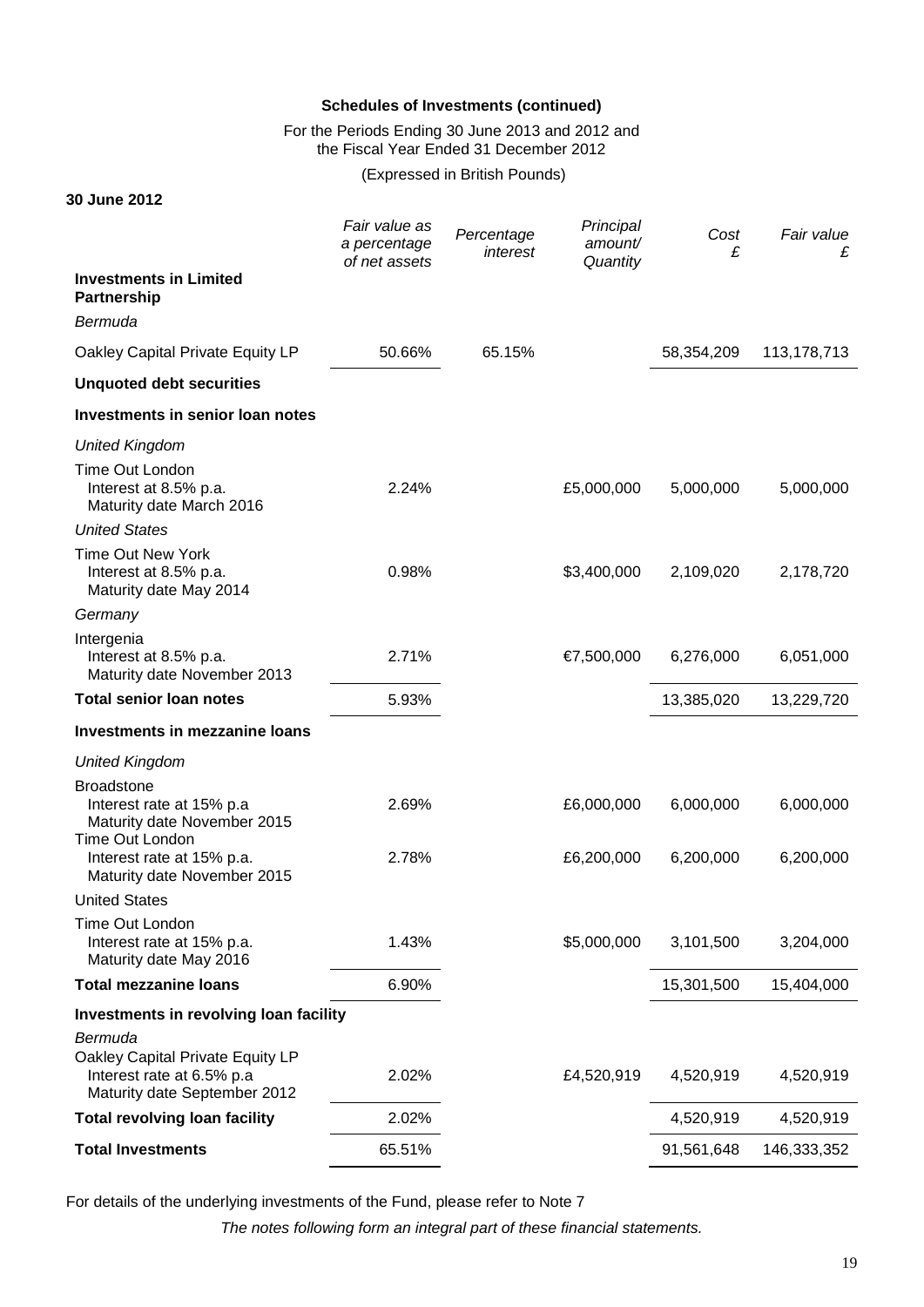# **Schedules of Investments (continued)**

For the Periods Ending 30 June 2013 and 2012 and the Fiscal Year Ended 31 December 2012 (Expressed in British Pounds)

**31 December 2012**

|                                                                                             | Fair value as<br>a percentage Percentage<br>of net assets | interest | Principal<br>amount/<br>Quantity | Cost<br>£   | Fair value<br>£ |
|---------------------------------------------------------------------------------------------|-----------------------------------------------------------|----------|----------------------------------|-------------|-----------------|
| <b>Investments in Limited Partnership</b>                                                   |                                                           |          |                                  |             |                 |
| Bermuda                                                                                     |                                                           |          |                                  |             |                 |
| Oakley Capital Private Equity L.P.                                                          | 51.83%                                                    | 65.15%   |                                  | 58,354,206  | 117,940,422     |
| <b>Unquoted debt securities</b>                                                             |                                                           |          |                                  |             |                 |
| Investments in senior loan notes                                                            |                                                           |          |                                  |             |                 |
| <b>United Kingdom</b>                                                                       |                                                           |          |                                  |             |                 |
| Time Out London<br>Interest at 8.5% p.a.<br>Maturity date March 2016                        | 2.20%                                                     |          | £5,000,000                       | 5,000,000   | 5,000,000       |
| <b>United States</b>                                                                        |                                                           |          |                                  |             |                 |
| <b>Time Out New York</b><br>Interest at 8.5% p.a.<br>Maturity date May 2014                 | 0.92%                                                     |          | \$3,400,000                      | 2,109,020   | 2,091,000       |
| Germany                                                                                     |                                                           |          |                                  |             |                 |
| Intergenia<br>Interest at 8.5% p.a.<br>Maturity date November 2013                          | 0.95%                                                     |          | €2,660,415                       | 2,226,236   | 2,157,331       |
| <b>Total senior loan notes</b>                                                              | 4.07%                                                     |          |                                  | 9,335,256   | 9,248,331       |
| Investments in mezzanine loans                                                              |                                                           |          |                                  |             |                 |
| <b>United Kingdom</b>                                                                       |                                                           |          |                                  |             |                 |
| <b>Broadstone</b><br>Interest at 15% p.a.<br>Maturity date November 2015<br>Time Out London | 2.64%                                                     |          | £6,000,000                       | 6,000,000   | 6,000,000       |
| Interest rate at 15% p.a.<br>Maturity date November 2015                                    | 2.72%                                                     |          | £6,200,000                       | 6,200,000   | 6,200,000       |
| <b>United States</b>                                                                        |                                                           |          |                                  |             |                 |
| TONY OCIL (Bermuda) Limited<br>Interest rate at 15% p.a.<br>Maturity date May 2016          | 1.35%                                                     |          | \$5,000,000                      | 3,101,500   | 3,075,000       |
| <b>Total mezzanine loans</b>                                                                | 6,71                                                      |          |                                  | 15,301,500  | 15,275,000      |
| Investments in revolving loan<br>facilities                                                 |                                                           |          |                                  |             |                 |
| Oakley Capital Private Equity L.P                                                           | 8.5%                                                      |          | £19,342,857                      | 19,342,857  | 19,342,857      |
| <b>Total revolving loan facility</b>                                                        | 8.5%                                                      |          |                                  | 19,342,857  | 19,342,857      |
| <b>Total Investments</b>                                                                    | 71.11%                                                    |          |                                  | 102,333,819 | 161,806,610     |

For details of the underlying investments of the Fund, please refer to Note 7 *The notes following form an integral part of these financial statements.*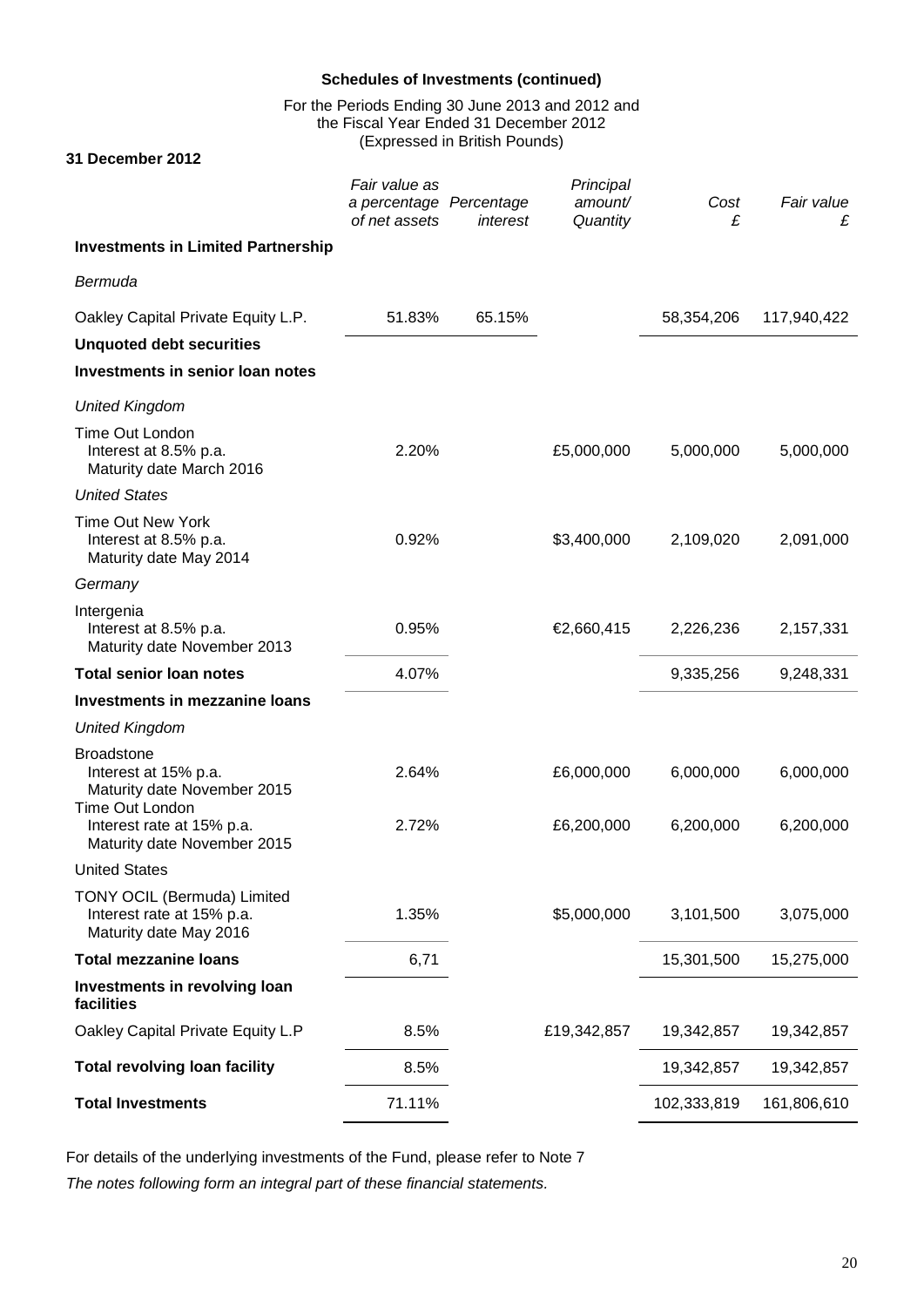# **Statements of Operations**

# For the Periods Ending 30 June 2013 and 2012 and

# the Fiscal Year Ended 31 December 2012

(Expressed in British Pounds)

|                                                                                   | <b>Notes</b> | Unaudited<br>6 months<br>ended<br>30 June 2013<br>£ | <b>Unaudited</b><br>6 months<br>ended<br>30 June<br>2012<br>£ | Audited<br>year ended<br>31 December<br>2012<br>£ |
|-----------------------------------------------------------------------------------|--------------|-----------------------------------------------------|---------------------------------------------------------------|---------------------------------------------------|
| <b>Investment income</b>                                                          |              |                                                     |                                                               |                                                   |
| Interest                                                                          |              | 2,986,499                                           | 2,862,486                                                     | 5,821,871                                         |
| Withholding tax on interest                                                       |              | (107, 110)                                          | (105, 869)                                                    | (210, 897)                                        |
| Miscellaneous                                                                     |              | 324                                                 | 53,595                                                        |                                                   |
| Total income                                                                      |              | 2,879,713                                           | 2,810,212                                                     | 5,610,974                                         |
| <b>Expenses</b>                                                                   |              |                                                     |                                                               |                                                   |
| Management fees                                                                   | 4            | 863,186                                             | 330,857                                                       | 665,995                                           |
| Performance fees                                                                  | 4            | 48,318                                              | 81,465                                                        | 81,465                                            |
| Professional fees                                                                 | 6            | 171,342                                             | 166,789                                                       | 330,617                                           |
| Other                                                                             |              | 166,662                                             | 140,337                                                       | 331,392                                           |
| Interest                                                                          |              | 574                                                 | 4,718                                                         | 6,595                                             |
| Total expenses                                                                    |              | 1,250,082                                           | 724,166                                                       | 1,416,064                                         |
| Net investment income                                                             |              | 1,629,631                                           | 2,086,046                                                     | 4,194,910                                         |
| Realised and unrealised gains and losses on<br>foreign exchange and investments   |              |                                                     |                                                               |                                                   |
| Net realised (losses)/gains on foreign exchange                                   |              | 632,243                                             | (466, 220)                                                    | (409, 762)                                        |
| Net change in unrealised (losses)/gains on foreign<br>exchange                    |              | 15,750                                              | (8, 915)                                                      | (26, 119)                                         |
| Net realised (losses)/gains on investments                                        |              | 23,052,209                                          | (522, 561)                                                    | (693, 178)                                        |
| Net change in unrealised appreciation/(depreciation)<br>on investments            |              | (8, 268, 406)                                       | 3,380,744                                                     | 8,081,831                                         |
| Net realised and unrealised gains/(losses) on foreign<br>exchange and investments |              | 15,431,796                                          | 2,383,048                                                     | 6,952,772                                         |
| Net increase in net assets resulting<br>from operations                           |              | 17,061,427                                          | 4,469,094                                                     | 11,147,682                                        |
| Net gain per share                                                                |              | 0.14                                                | 0.03                                                          | 0.09                                              |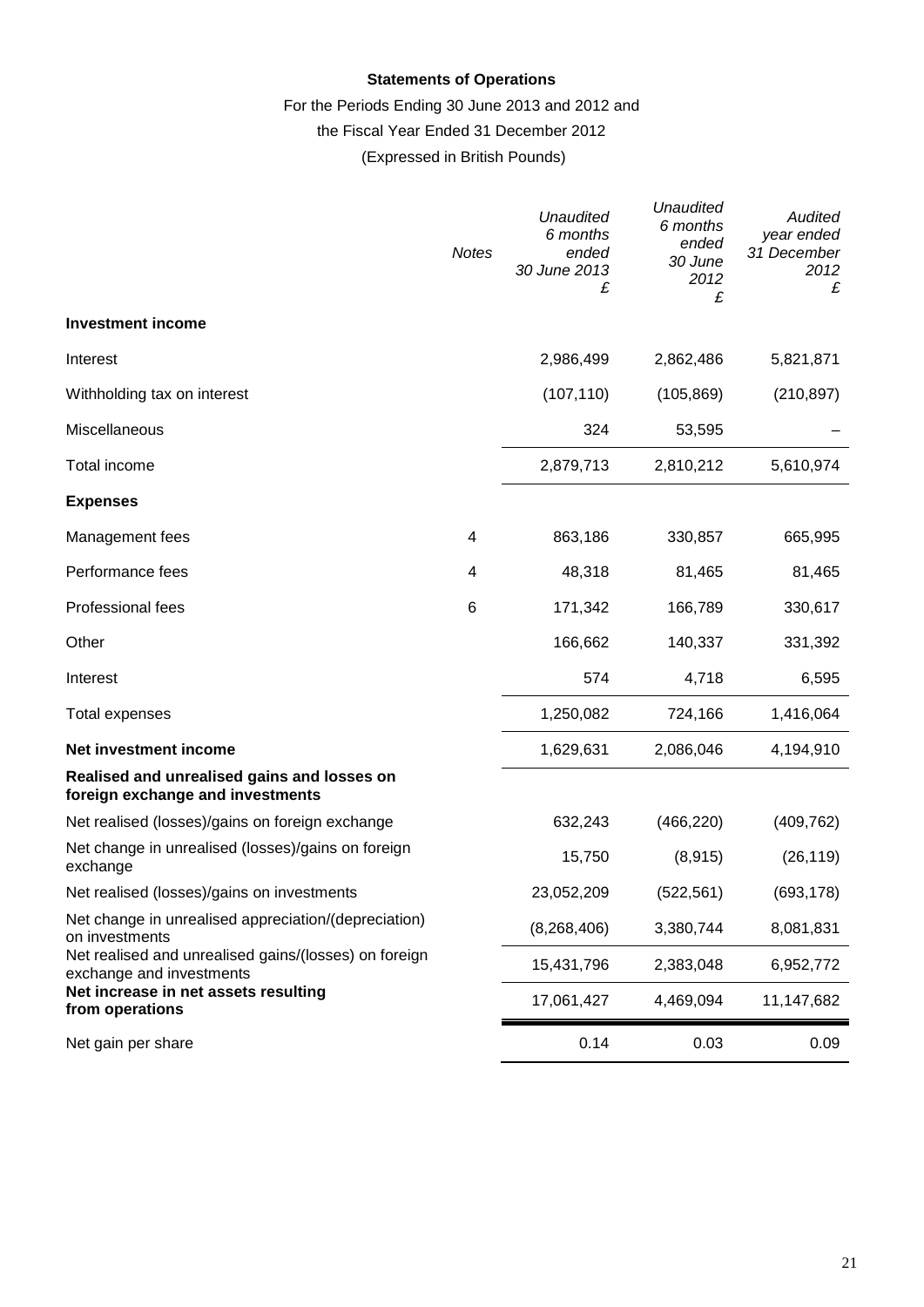# **Statements of Changes in Net Assets**

# For the Periods Ending 30 June 2013 and 2012 and

the Fiscal Year Ended 31 December 2012

(Expressed in British Pounds)

|                                                                        | Unaudited<br>6 months<br>ended<br>30 June 2013<br>£ | Unaudited<br>6 months<br>ended<br>30 June 2012<br>£ | Audited<br>year ended<br>31 December<br>2012<br>£ |
|------------------------------------------------------------------------|-----------------------------------------------------|-----------------------------------------------------|---------------------------------------------------|
| Net increase in net assets resulting from operations                   |                                                     |                                                     |                                                   |
| Net investment income                                                  | 1,629,631                                           | 2,086,046                                           | 4,194,910                                         |
| Net realised (loss)/gain on foreign exchange                           | 632,243                                             | (466, 220)                                          | (409, 762)                                        |
| Net change in unrealised (losses)/gain on foreign exchange             | 15,750                                              | (8, 915)                                            | (26, 119)                                         |
| Net realised gains/(losses) on investments                             | 23,052,209                                          | (522, 561)                                          | (693, 178)                                        |
| Net change in unrealised appreciation/(depreciation) on<br>investments | (8,268,406)                                         | 3,380,744                                           | 8,081,831                                         |
| Net increase in net assets resulting from operations                   | 17,061,427                                          | 4,469,094                                           | 11,147,682                                        |
| Share repurchase                                                       | (4,419,450)                                         |                                                     | (2,511,997)                                       |
| Net decrease in net assets resulting from capital<br>transactions      | (4, 419, 450)                                       |                                                     | (2,511,997)                                       |
| Net increase in net assets                                             | 12,641,977                                          | 4,469,094                                           | 8,635,685                                         |
| Net assets at beginning of period/year                                 | 227,564,397                                         | 218,928,712                                         | 218,928,712                                       |
| Net assets at end of period/year                                       | 240,206,374                                         | 223.397.806                                         | 227.564.397                                       |

*The notes following form an integral part of these financial statements*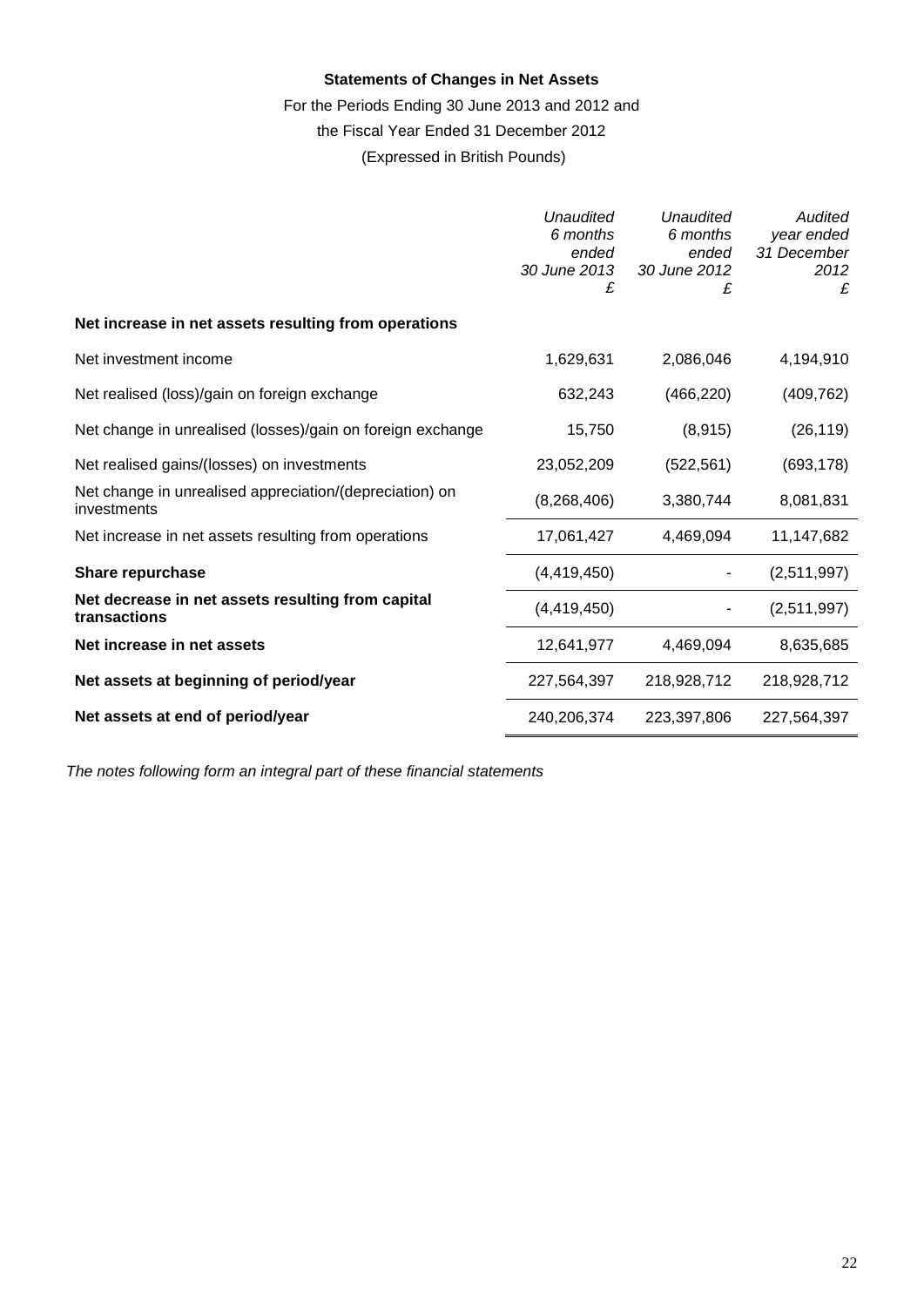# **Statements of Cash Flows**

# For the Periods Ending 30 June 2013 and 2012 and

# the Fiscal Year Ended 31 December 2012

(Expressed in British Pounds)

|                                                                                                                               | Unaudited<br>6 months ended<br>30 June 2013<br>£ | Unaudited<br>6 months ended<br>30 June 2012<br>£ | <b>Audited</b><br>year ended<br>31 December<br>2012<br>£ |
|-------------------------------------------------------------------------------------------------------------------------------|--------------------------------------------------|--------------------------------------------------|----------------------------------------------------------|
| Cash flows from operating activities                                                                                          |                                                  |                                                  |                                                          |
| Net increase in net assets resulting from operations                                                                          | 17,061,427                                       | 4,469,094                                        | 11,147,682                                               |
| Adjustments to reconcile net increase in net assets<br>resulting from operations to net cash used in operating<br>activities: |                                                  |                                                  |                                                          |
| Net realised and unrealised (losses)/gains on foreign<br>exchange and investments                                             | (15, 431, 796)                                   | (2,383,048)                                      | (6,952,772)                                              |
| Payments for purchases of investments                                                                                         | (52, 850, 115)                                   | (4,760,535)                                      | (19, 582, 473)                                           |
| Proceeds on disposal of investments                                                                                           | 57,110,802                                       | 6,429,153                                        | 10,308,303                                               |
| Change in accrued interest receivable                                                                                         | 2,662,414                                        | (1,039,649)                                      | (6, 126, 537)                                            |
| Change in other receivables                                                                                                   | (76, 253)                                        | (121, 076)                                       | (18, 355)                                                |
| Change in accounts payable and accrued expenses                                                                               | 48,841                                           | 11,221                                           | 100,083                                                  |
| Net cash used in operating activities                                                                                         | 8,525,320                                        | 2,605,160                                        | (11, 124, 069)                                           |
| <b>Cash flows from financing transactions</b>                                                                                 |                                                  |                                                  |                                                          |
| Payments for shares repurchased                                                                                               | (4,419,450)                                      |                                                  | (2,511,997)                                              |
| Cash used in financing transactions                                                                                           | (4, 419, 450)                                    |                                                  | (2,511,997)                                              |
| Net effect of foreign exchange (loss)/gain                                                                                    | 647,993                                          | (475, 135)                                       | (435, 881)                                               |
| Net increase (decrease) in cash and cash equivalents                                                                          | 4,753,863                                        | 2,130,025                                        | (14,071,947)                                             |
| Cash and cash equivalents at beginning of year/period                                                                         | 56,036,923                                       | 70,108,870                                       | 70108,870                                                |
| Cash and cash equivalents at end of year/period                                                                               | 60,790,786                                       | 72,238,895                                       | 56,036,923                                               |
| Interest paid during the year/period                                                                                          | 574                                              | 4,718                                            | 6,595                                                    |

*The notes following form an integral part of these financial statements*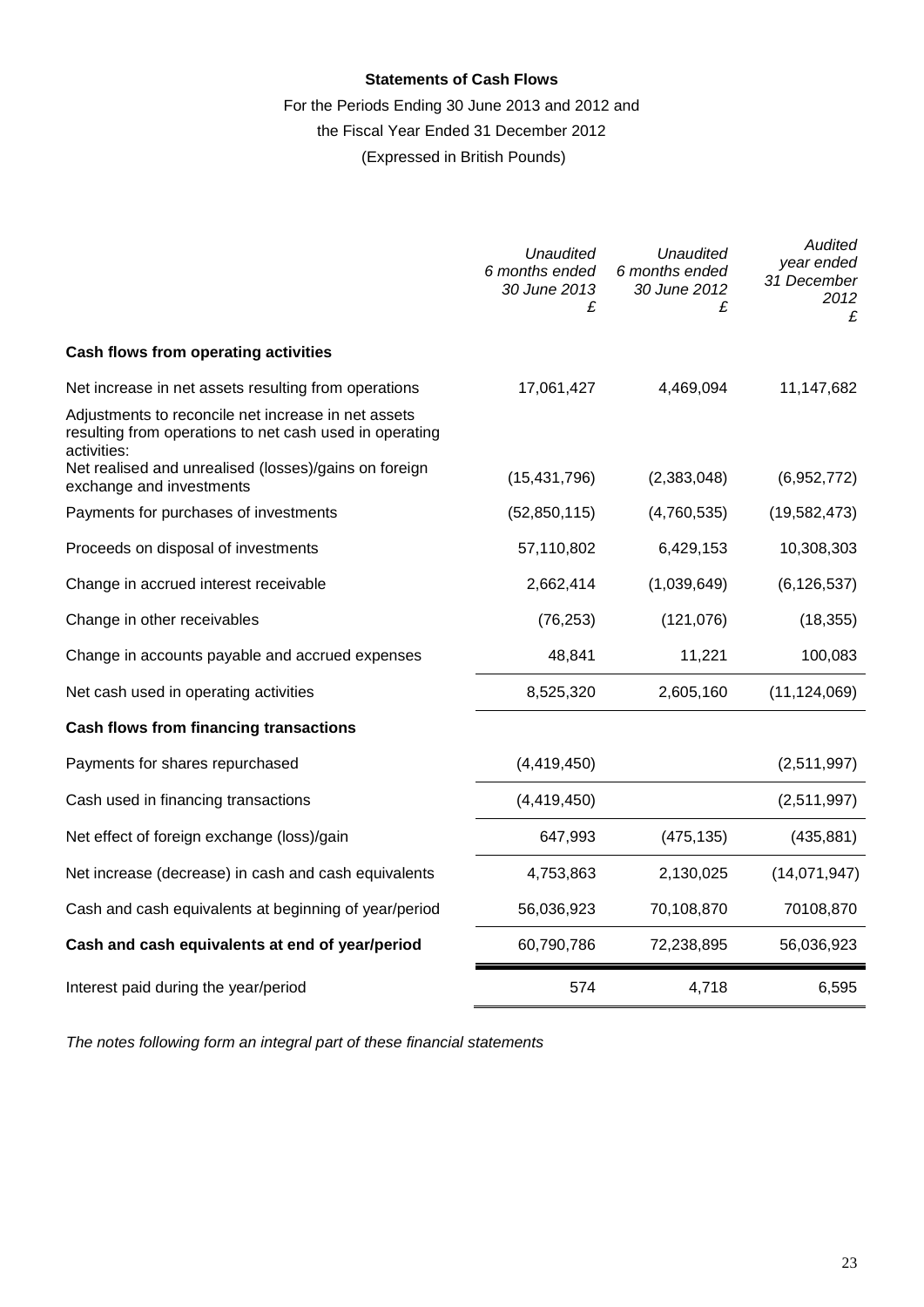### **Notes to the Financial Statements**

#### For the Periods Ending 30 June 2013 and 2012 and

the Fiscal Year Ended 31 December 2012

### **1. The Company**

Oakley Capital Investments Limited (the "Company") is a closed-ended investment company which was incorporated under the laws of Bermuda on 28 June 2007. The principal objective of the Company is to achieve capital appreciation through investments in a diversified portfolio of private mid-market UK and European businesses. The Company achieves its investment objective primarily through an investment in Oakley Capital Private Equity L.P. (the "Fund"), an exempted limited partnership established in Bermuda on 10 July 2007. The manager is Oakley Capital (Bermuda) Limited (the "Manager") and the investment adviser is Oakley Capital Limited (the "Investment Adviser"). The Company and Oakley Capital GP Limited (the "General Partner") of the Fund have two directors in common.

The Company listed on the AIM market of the London Stock Exchange on 3 August 2007.

### **2. Significant accounting policies**

### *a) Basis of presentation*

The accompanying financial statements are prepared in accordance with U.S. generally accepted accounting principles.

### *b) Use of estimates*

The preparation of financial statements in conformity with U.S. generally accepted accounting principles requires management to make estimates and assumptions that affect the reported amounts of assets and liabilities and disclosure of contingent assets and liabilities at the date of the financial statements and the reported amounts of increases and decreases in net assets during the reporting period. Actual results could differ from those estimates.

### *c) Investment valuation*

### *Limited Partnership*

Security transactions are accounted for on a trade date basis based on the capital drawdown and proceeds distribution dates from the Fund. The Company's investment in the Fund is valued at the balance on the Company's capital account in the Fund as at the reporting date. Any difference between the capital introduced and the balance on the Company's capital account in the Fund is recognised in net change in unrealised appreciation and depreciation on investments in the Statements of Operations.

The Fund values investments at fair value and recognises gains and losses on security transactions using the specific cost method.

#### *Mezzanine loans, bridge loans, senior loans, finance loans and revolving credit facilities*

Mezzanine loans, bridge loans, senior loans, finance loans and revolving credit facilities are initially valued at the price the loan was granted. Subsequent to initial recognition the loans are valued on a fair value basis taking into account market conditions and any appreciation or depreciation in value.

Realised gains and losses are recorded when the security acquired is realised. The net realised gains and losses on sale of securities are determined using the specific cost method.

The Company is subject to the provisions of the FASB guidance on Fair Value Measurements and Disclosure (ASC 820). ASC 820 defines fair value, establishes a framework for measuring fair value in accordance with U.S. generally accepted accounting principles and expands disclosures about fair value measurements. ASC 820 establishes a hierarchical disclosure framework which prioritises and ranks the level of market price observability used in measuring investments at fair value. Market price observability is affected by a number of factors, including the type of investment and the characteristics specific to the investment. Investments with readily available active market quoted prices or for which fair value can be measured from actively quoted prices generally will have a higher degree of market price observability and a lesser degree of judgment used in measuring fair value.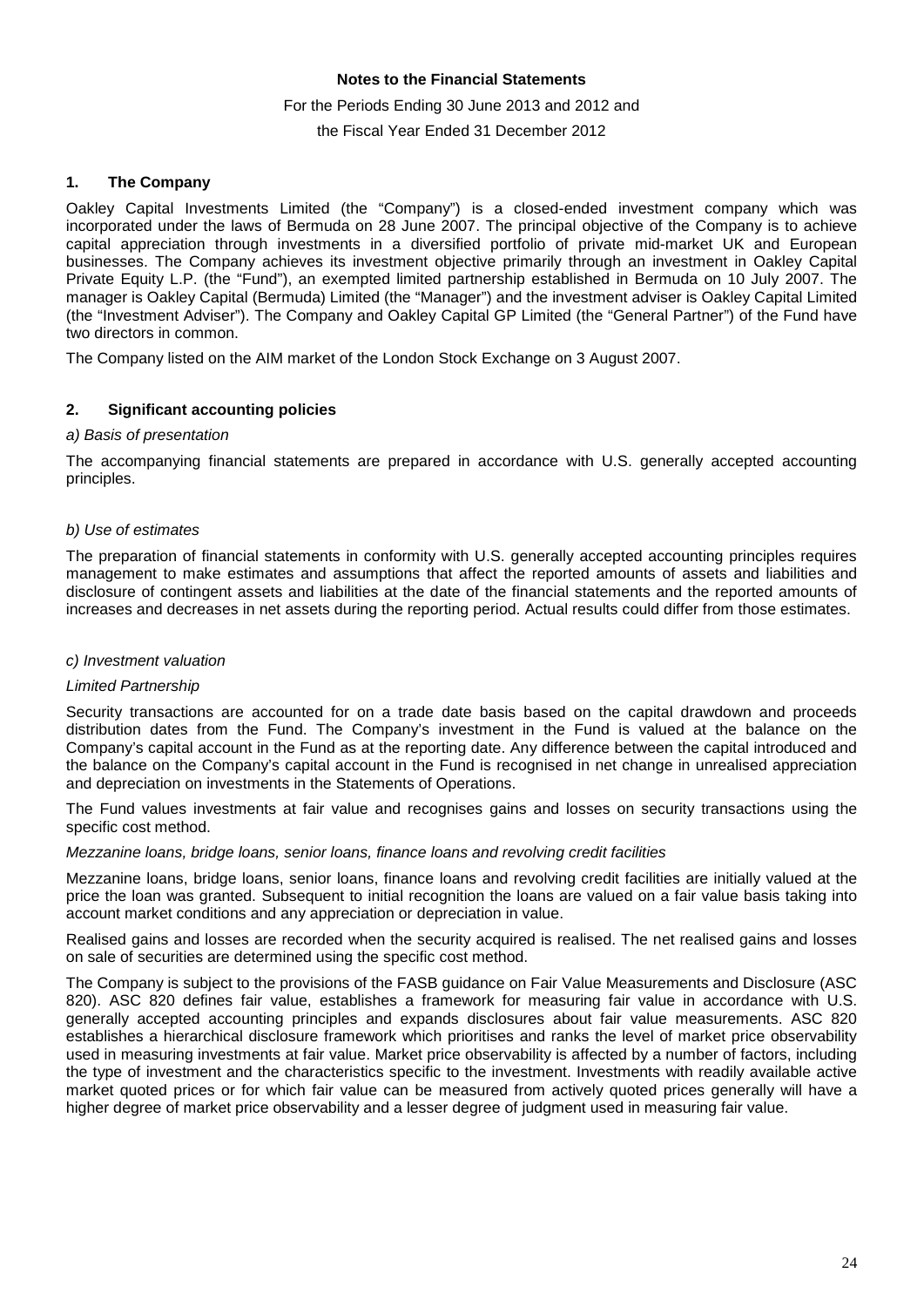The hierarchy of inputs is summarised below.

- Level 1 quoted prices in active markets for identical investments
- Level 2 other significant observable inputs (including quoted prices for similar investments, interest rates, prepayment speeds, credit risk, etc.)
- Level 3 significant unobservable inputs (including the Investment Advisers' own assumptions in determining the fair value of investments)

The inputs and methodologies used in valuing the securities are not necessarily an indication of the risks associated with investing in those securities.

Securities traded on a national stock exchange are valued at the last reported sales price on the valuation date and are categorised as level 1 within the fair value hierarchy.

When prices are not readily available, or are determined not to reflect fair value, the Company may value these securities at fair value as determined in accordance with the procedures approved by the Investment Adviser.

Level 2 securities are valued using representative brokers' prices, quoted prices for similar investments, published reports or, third-party valuations.

Level 3 securities are valued at the direction of the Investment Adviser. In these circumstances, the Investment Adviser will attempt to use consistent and fair valuation criteria and may obtain independent appraisals.

The level in the fair value hierarchy within which the fair value measurement falls is determined based on the lowest level input that is significant to the fair value measurement.

### *d) Income recognition*

Interest income and expenses are recognised on the accruals basis.

### *e) Foreign currency translation*

Investments and other monetary assets and liabilities denominated in foreign currencies are translated into British Pound amounts at exchange rates prevailing at the reporting date. Capital drawdowns and proceeds of distributions from the Fund in foreign currencies and income and expense items denominated in foreign currencies are translated into British Pound amounts at the exchange rate on the respective dates of such transactions.

Foreign exchange gains and losses on other monetary assets and liabilities are recognised in net realised and unrealised gain or loss from foreign exchange in the Statements of Operations.

The Company does not isolate unrealised or realised foreign exchange gains and losses arising from changes in the fair value of investments. All such foreign exchange gains and losses are included with the net realised and unrealised gain or loss on investments in the Statements of Operations.

### *f) Cash and cash equivalents*

The Company considers all short-term deposits with a maturity of 90 days or less as equivalent to cash.

# **3. Cash and cash equivalents**

Cash and cash equivalents consist of the following:

|                                 | Unaudited<br>6 months ended<br>30 June 2013<br>£ | Unaudited<br>6 months ended<br>30 June 2012<br>£ | Audited<br>year ended<br>31 December 2012<br>£ |
|---------------------------------|--------------------------------------------------|--------------------------------------------------|------------------------------------------------|
| Cash                            | 26,439,736                                       | 30,340,776                                       | 14,437,917                                     |
| Short-term deposits             | 34,351,050                                       | 41,898,119                                       | 41,599,006                                     |
| Total cash and cash equivalents | 60,790,786                                       | 72,238,895                                       | 56,036,923                                     |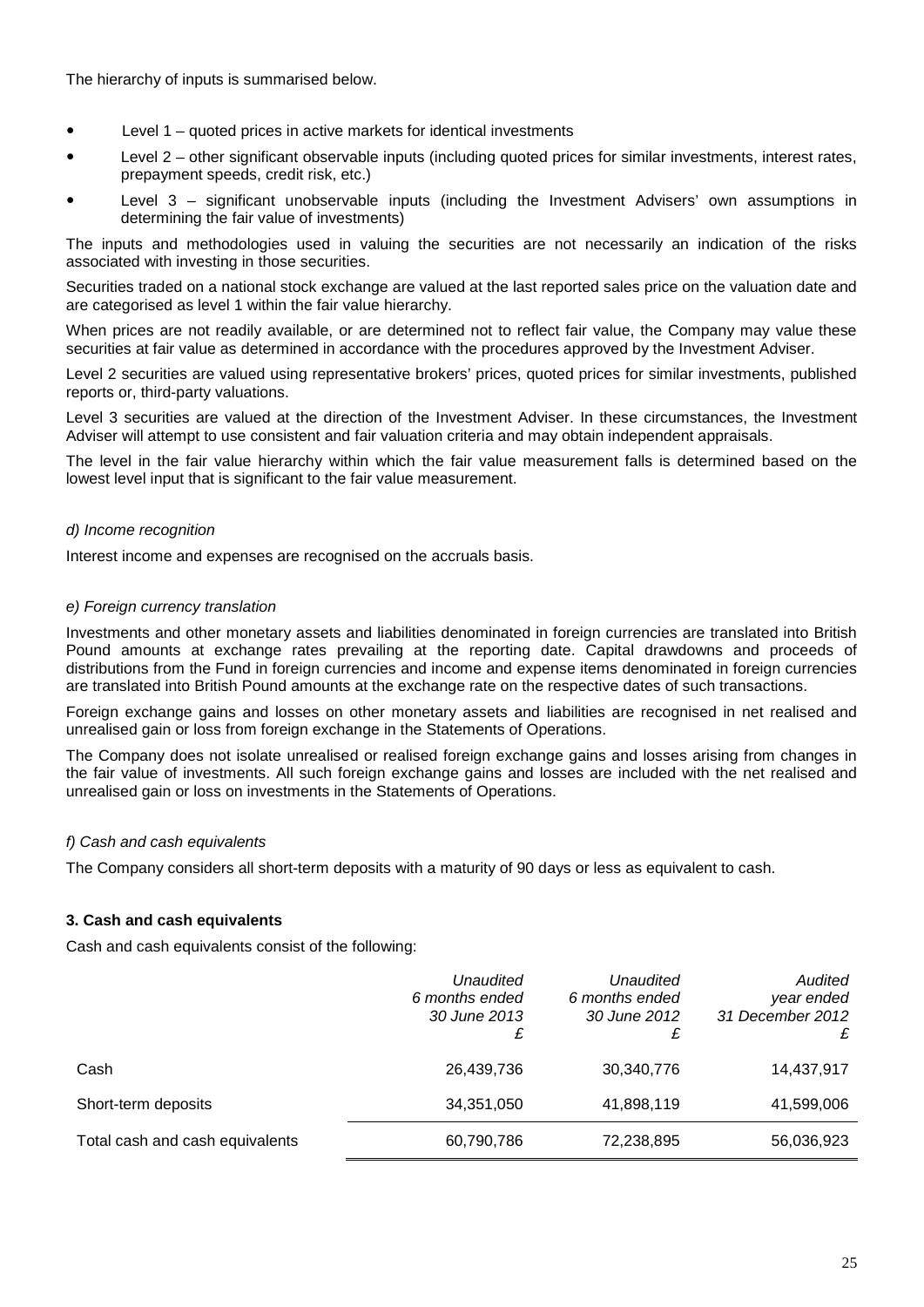### **4. Management and performance fees**

*(a)* The Company has entered into a Management Agreement with the Manager to manage the Company's investment portfolio. The Manager will not receive a management fee from the Company in respect of funds either committed or invested by the Company in the Fund or any successor fund managed by the Manager. The Manager will receive a management fee at the rate of 1% per annum in respect of those funds that are not committed to the Fund or any successor fund (but including the proceeds of any realisations), which are invested in cash, cash deposits or near cash deposits and a management fee at the rate of 2% per annum in respect of those funds which are invested directly in co-investments. The management fee is payable monthly in arrears.

As part of the Company's investment in Oakley Capital Private Equity II L.P. ("Fund II"), the Company has agreed to pay Oakley Capital GP II Limited ( "GP II") an establishment fee equal to 2% per annum of the Company's initial commitment to Fund II. The establishment fee is payable semi-annually in advance and terminates upon the completion of Fund II's Initial Close.

During the period ended 30 June 2013, the Company incurred management fees of £863,186 (30 June 2012: £330,857; 31 December 2012: £665,995). As at 30 June 2013, no management fees were payable to the Manager (30 June 2012: £60,232; 31 December 2012: £38,641).

The Manager may also receive a performance fee of 20% of the excess of the amount earned by the Company over and above an 8% hurdle rate per annum on any monies invested as a co-investment with the Fund or any successor limited partnership. Any co-investment will be treated as a segregated pool of investments by the Company. If the calculation period is greater than one year, the hurdle rate shall be compounded on each anniversary of the start of the calculation period for each segregated co-investment. If the Manager does not exceed the hurdle rate on any given co-investment that co-investment shall be included in the next calculation on a co-investment so that the hurdle rate is measured across both co-investments.

No previous payments of performance fee will be affected if any co-investment does not reach the hurdle rate of the return. During the period ended 30 June 2013, the Company incurred performance fees of £48,318 (30 June 2012: £81,465; 31 December 2012: £81,465).

*(b)* The Manager has entered into an Investment Adviser Agreement with the Investment Adviser to advise the Manager on the investment of the assets of the Company. The Investment Adviser will not receive a management or performance fee from the Company. Any fees due to the Investment Adviser will be paid by the Manager out of the management fees it receives from the Company.

# **5. Fair value of financial instruments**

The following is a summary of the inputs used in valuing the Company's assets carried at fair value:

| Investments in Securities                     | 30 June 2013 | 30 June 2012 | 31 December<br>2012<br>£ |
|-----------------------------------------------|--------------|--------------|--------------------------|
| Quotes prices (Level 1)                       |              |              |                          |
| Other significant observable inputs (Level 2) |              |              |                          |
| Significant unobservable inputs (Level 3)     | 172.329.726  | 146.333.352  | 161,806,610              |

The instruments comprising investments in securities are disclosed in the Schedules of Investments.

The Company has an investment into a private equity limited partnership. The investment is included at fair value based on the Company's balance on its capital account in the Fund. The valuation of non-public investments requires significant judgment by the Investment Adviser due to the absence of quoted market values, inherent lack of liquidity and the long-term nature of such assets. Private equity investments are valued initially based upon transaction price. Valuations are reviewed periodically utilising available market data to determine if the carrying value of these investments should be adjusted. Such market data primarily includes observations of the trading multiples of public companies considered comparable to the private companies being valued. In addition, a variety of additional factors are reviewed by the Investment Adviser, including, but not limited to, financing and sales transactions with third parties, current operating performance and future expectations of the particular investment, changes in market outlook and the third party financing environment.

Because of the inherent uncertainty of valuing unquoted private equity investments, the estimated fair values may differ from the values that would have been used had a ready market for such investments existed and such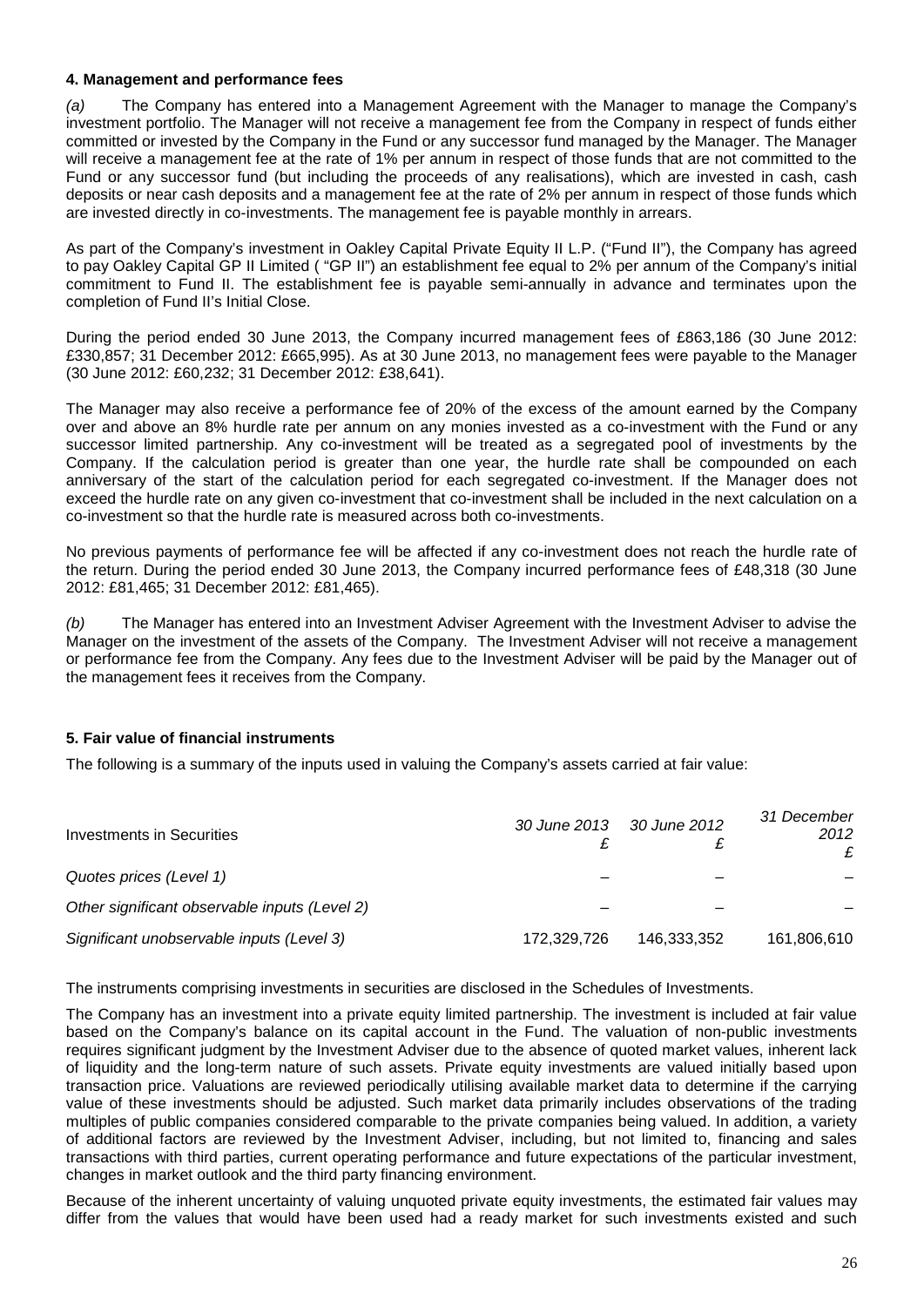differences may be material. Mezzanine loans, bridge loans, senior loans, finance loans and revolving credit facilities are initially valued at the price the loan was granted. Subsequent to initial recognition, the loans are valued on a fair value basis taking into account market conditions and any appreciation or depreciation in value. The fair values have been determined based on a discounted cash flow valuation approach consistent with prior years. The discount rate used to value the mezzanine loans is 15% (2011:15%), the secured loans 8.5% (2011:8.5%), the finance loans 10% and the revolving credit facility 6.5%.

The following is a reconciliation of Level 3 investments for which significant unobservable inputs were used to determine fair value:

|                                                                        | Investment<br>in Securities<br>30 June 2013<br>£ | Investment<br>in Securities<br>30 June 2012<br>£ | Investment<br>in Securities<br>31 December 2012<br>£ |
|------------------------------------------------------------------------|--------------------------------------------------|--------------------------------------------------|------------------------------------------------------|
| <b>Investment in Limited Partnership</b>                               |                                                  |                                                  |                                                      |
| Fair value at beginning of period/year                                 | 117,940,422                                      | 112,553,747                                      | 112,553,747                                          |
| Purchases                                                              | 25,504,715                                       | 239,616                                          | 239,616                                              |
| Proceeds on realisation                                                | (33, 979, 426)                                   | (2,737,153)                                      | (2,737,153)                                          |
| Realised gain / (loss) on realisation                                  | 23,052,209                                       | (476, 616)                                       | (476, 616)                                           |
| Net change in unrealised appreciation (depreciation)<br>on investments | (8,751,755)                                      | 3,599,119                                        | 8,360,831                                            |
| Limited Partnership, fair value at end of period/year                  | 123,766,165                                      | 113, 178, 713                                    | 117,940,422                                          |
| <b>Unquoted debt securities</b>                                        |                                                  |                                                  |                                                      |
| Fair value at beginning of period/year                                 | 43,866,188                                       | 32,590,040                                       | 32,590,040                                           |
| Purchases                                                              | 27,345,400                                       | 4,520,919                                        | 19,342,857                                           |
| Proceeds on disposal                                                   | (23, 131, 376)                                   | (3,692,000)                                      | (7, 571, 150)                                        |
| Realised (loss)/gain on disposal                                       |                                                  | (45, 945)                                        | (216, 559)                                           |
| Net change in unrealised appreciation (depreciation)<br>on investments | 483,349                                          | (218, 375)                                       | (279,000)                                            |
| Unquoted debt securities, fair value at end of<br>period/year          | 48,563,561                                       | 33,154,639                                       | 43,866,188                                           |
| Fair value at end of period/year                                       | 172,329,726                                      | 146,333,352                                      | 161,806,610                                          |

The net change in unrealised appreciation on investments relates to investments held at the respective period/year end.

The investments held by the Fund are classified as Level 3 investments by the Fund.

# **6. Administration fee**

Under the terms of the Company Administration Agreement dated 30 July 2007 between Mayflower Management Services (Bermuda) Limited (the "Administrator") and the Company, the Administrator receives an annual administration fee at prevailing commercial rates. During the period ended 30 June 2013, the Company incurred administration fees of £78,656 (30 June 2012: £78,821, 31 December 2012: £157,060), which is included in professional fees in the Statements of Operations.

As at 30 June 2013, there was a balance payable of £Nil (30 June 2012: £51,957, 31 December 2012: £Nil).

# **7. Investments**

### **Limited Partnership**

The Company has committed substantially all of its capital to the Fund and its successor fund. The Fund's primary objective is to invest in a diversified portfolio of private mid-market UK and European businesses, aiming to provide investors with significant long-term capital appreciation. The investment in the Fund is denominated in Euros. The Fund has an initial period of ten years from its final closing date of 30 November 2009; however the life of the Fund may be extended, at the discretion of the General Partner, by up to three additional one year periods to provide for the orderly realisation of investments. The Fund will make distributions as its investments are realised.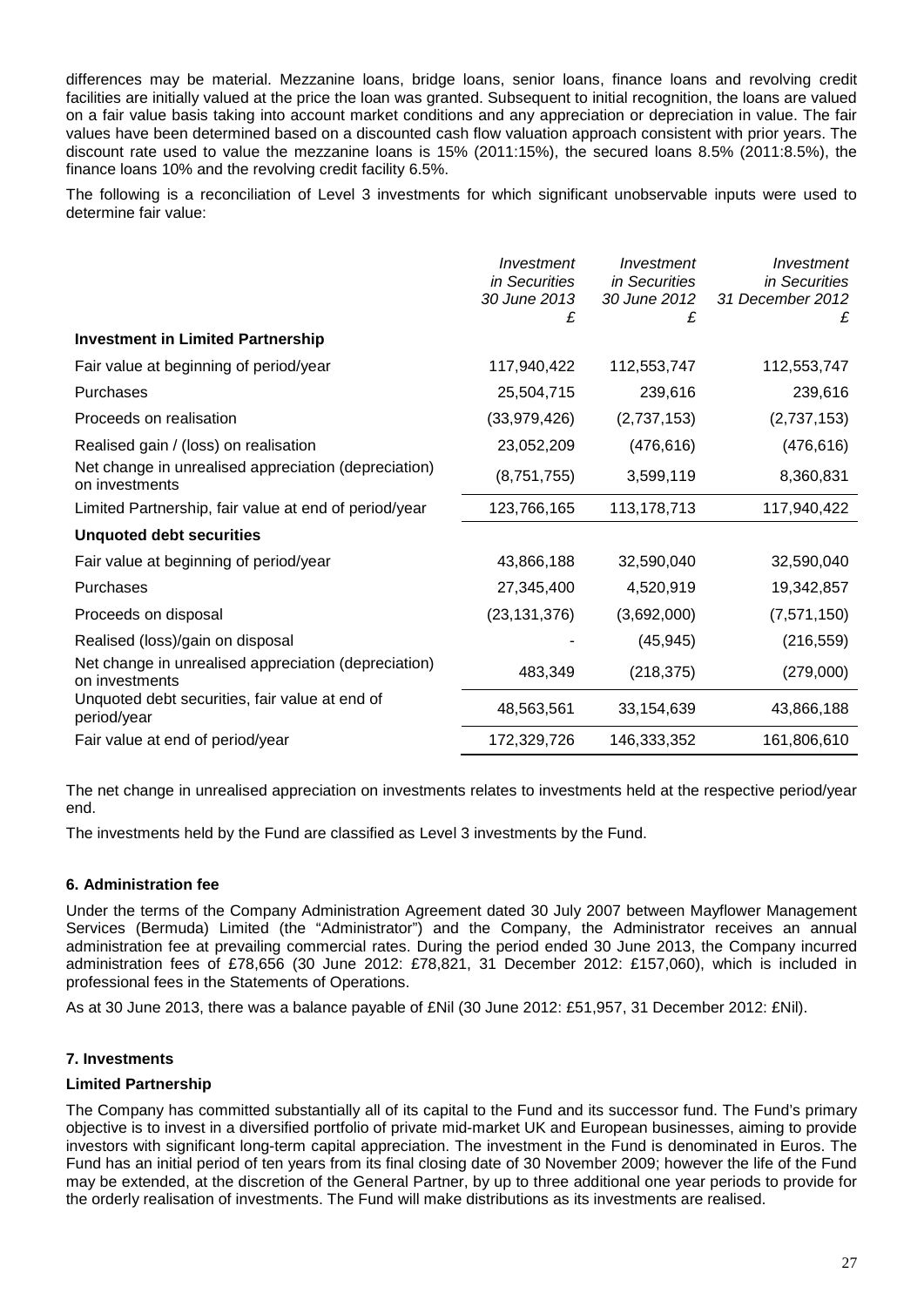The Company's share of the total capital called by the Fund to 30 June 2013 was £130,644,884 (€152,729,582) (30 June 2012: £99,028,528 (€122,745,860), 31 December 2012: £99,534,618 (€122,745,860)), As at 30 June 2013, the Company accounted for 65.15% of the total capital and commitments in the Fund ((30 June 2012: 65.15%, 31 December 2012: 65.15%).

The Company may also make co-investments with the Fund based on the recommendations of the Manager.

At 30 June 2013, 30 June 2012 and 31 December 2012 all of the Fund's investments have been valued at fair value.

At 31 December 2012, the Fund appointed a third party valuer to determine the fair value of certain underlying businesses taking into account financial information provided by the Fund's investment adviser. The Fund's accounts have not been audited for the period ended 30 June 2013 and 30 June 2012 but were audited for the year ended 31 December 2012.

The Fund made follow on investments in two of its portfolio companies during the period to 30 June 2013. These investments were in Broadstone and the Time Out Group. The Fund sold two of its investments held at 31 December 2012 during the period ending 30 June 2013. The investments were in Emesa and Headland Media. An investment in Daisy Data Centre Solutions was bought and sold during the period ending 30 June 2013.

The Company also increased its investment in the Fund through a revolving credit facility made available to the Fund.

### **Limited Partnership's investments**

#### *Headland Media*

Headland Media Limited ("Headland Media") is a leading business to business media content provider of news digest services to the hotel and shipping sectors; as well as a leading provider of entertainment and training services to offshore industries. The Fund sold its investment in Headland Media during the period ending 30 June 2013.

### *Monument Securities*

The Fund through its wholly owned subsidiary, Monument Securities Group Limited, acquired 51 of Monument Securities II Limited ("Monument Securities"). Monument Securities is a global equity, derivatives and fixed income broker with a 20 year history. Monument Securities provides services to institutions, fund managers, market professionals, corporates and hedge funds.

### *Verivox*

The Fund, through VVX (Bermuda) Limited, owns 51% of Verivox Holdings Limited ("Verivox"), Germany's largest independent online consumer energy price comparison service. The company receives commission from energy suppliers when consumers elect to switch providers through its website.

### *Broadstone*

The Fund through its wholly owned subsidiary, Fitzwilliam Holdco Limited, acquired 84.4% of Broadstone Finance Limited ("Broadstone"), the UK-wide independent provider of investment advice and solutions to private individuals and corporates, from BDO LLP.

### *Time Out London and Time Out New York (the "Time Out Group")*

The Fund through its wholly owned subsidiary, TO (Bermuda) Limited, acquired 50% of Time Out Group HC Limited ("Time Out London"), the international multi channel publisher. Time Out London provides services across traditional print, digital channels and live events. At 30 June 2013, the Fund owned a 51% share in Time Out London.

The Fund through its wholly owned subsidiary, TONY (Bermuda) Limited, acquired 65.7% of Time Out America LLC ("Time Out New York"). In combination, Time Out New York and Time Out London control the worldwide rights to the Time Out brand. At 30 June 2013, the Fund owned a 72.2% share in Time Out New York.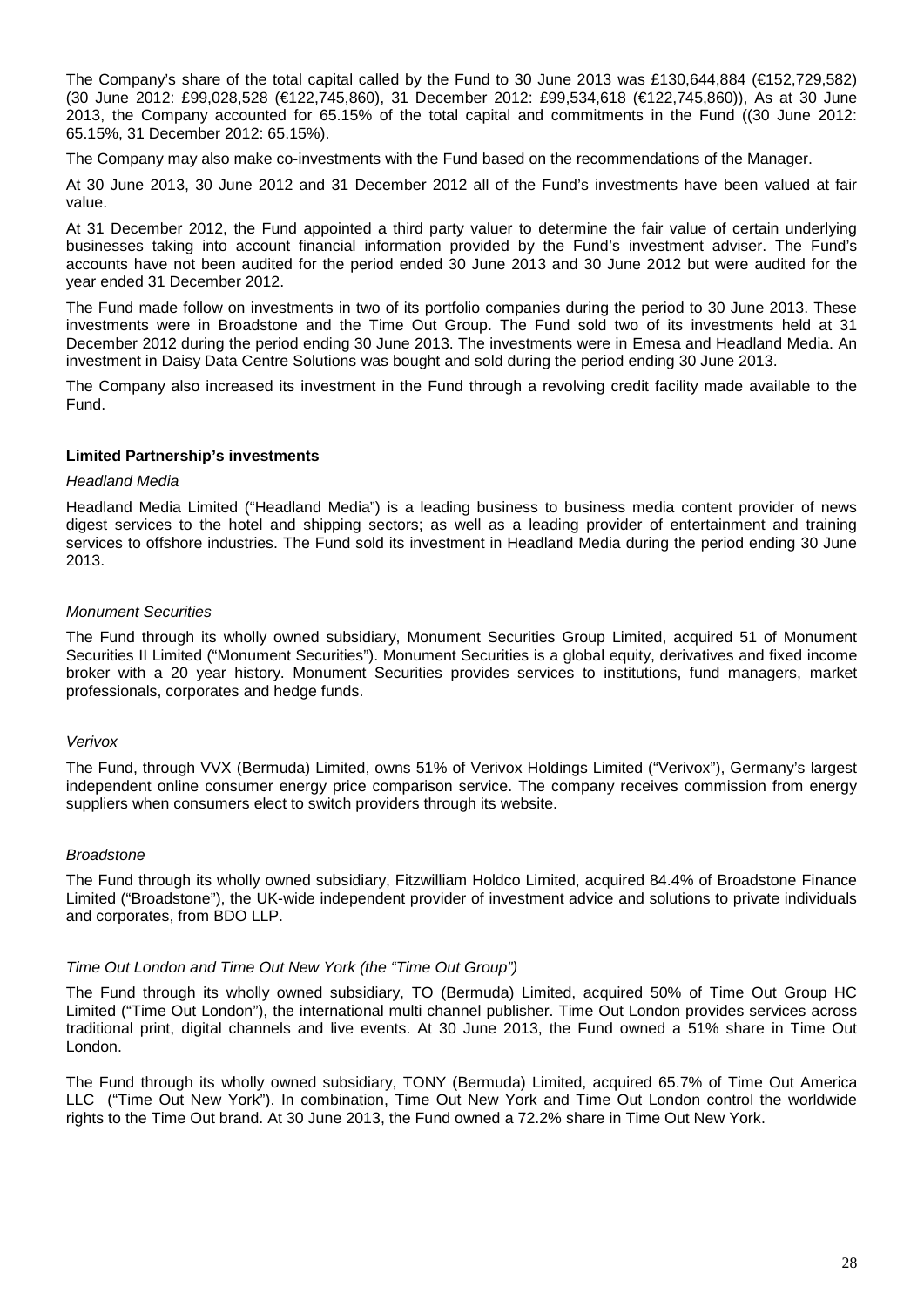### *Emesa*

On 25 March 2011, the Company acquired 68.0% of Sun Cooperatied U.A. ("Emesa"), a e-commerce company active in the Dutch online leisure market. Emesa enables online customers to find and book leisure deals such as short holidays, weekend breaks, spa/beauty visits, event tickets and restaurant visits through its websites. The Fund sold its investment in Emesa during the period ending 30 June 2013.

### *Intergenia*

The Fund through its wholly owned subsidiary , WHDI (Bermuda) Limited, acquired a 51% stake in Intergenia Holdings GmbH ("Intergenia"), a web hosting company providing managed, dedicated and cloud hosting.

### *Daisy Data Centre Solutions*

The Fund acquired a 100% stake in Daisy Data Centre Solutions Limited ("Daisy Data Centre Solutions"), a web hosting company. The Fund sold its investment in Daisy Data Centre Solutions during the period ending 30 June 2013.

Certain Directors of the Company and the General Partner of the Fund may also be directors of the investee companies.

### **Mezzanine financing investments**

### *Headland Media*

As part of the Fund's acquisition of Newslink through Headland Media, the Company provided £1.6 million of debt finance, in the form of a secured mezzanine instrument from the Company. The instrument carried a fixed interest rate of 15% and was due in December 2014. The debt was fully repaid on 16 February 2012.

### *Time Out London*

As part of the Fund's acquisition of Time Out London, the Company provided debt finance of £6.2 million in the form of a mezzanine loan to TO (Bermuda) Limited. The instrument carries a fixed interest rate of 15% maturing on 30 November 2015. The fair value of the loan is considered to approximate its amortised cost as at 30 June 2013.

### *Broadstone*

As part of the Fund's acquisition of Broadstone, the Company provided debt finance of £6.0 million in the form of a mezzanine loan to Fitzwilliam Holdco Limited. The instrument carries an interest rate of 15% and matures on 30 November 2015. The fair value of the loan is considered to approximate its amortised cost as at 30 June 2013.

### *Time Out New York*

As part of the Fund's acquisition of Time Out New York, the Company provided debt finance of £3.1 million (\$5.0 million) to TONY OCIL (Bermuda) Limited in the form of a mezzanine loan. The instrument carries a fixed interest rate of 15% before withholding tax and 10.5% after withholding tax and matures on 26 May 2016. The fair value of the loan is considered to approximate its amortised cost as at 30 June 2013.

### *Daisy Data Centre Solutions*

As part of the Fund's acquisition of Daisy Data Centre Solutions, the Company provided debt finance of £4.5 million to Daisy Data Centre Solutions in the form of a mezzanine loan. The instrument carried a fixed interest rate of 15% and matured on 14 February 2013 at which date the loan was repaid in full.

### **Senior loan notes**

### *Time Out London*

As part of the Fund's acquisition of Time Out Group Limited, the Company provided a secured senior loan of £5.0 million to Time Out Group BC Limited, a wholly owned subsidiary of Time Out London. The instrument carries a fixed interest rate of 8.5% and matures on 31 March 2013. On 10 April 2013 £1.9 million of this loan was repaid. The fair value of the loan is considered to approximate its amortised cost as at 30 June 2013.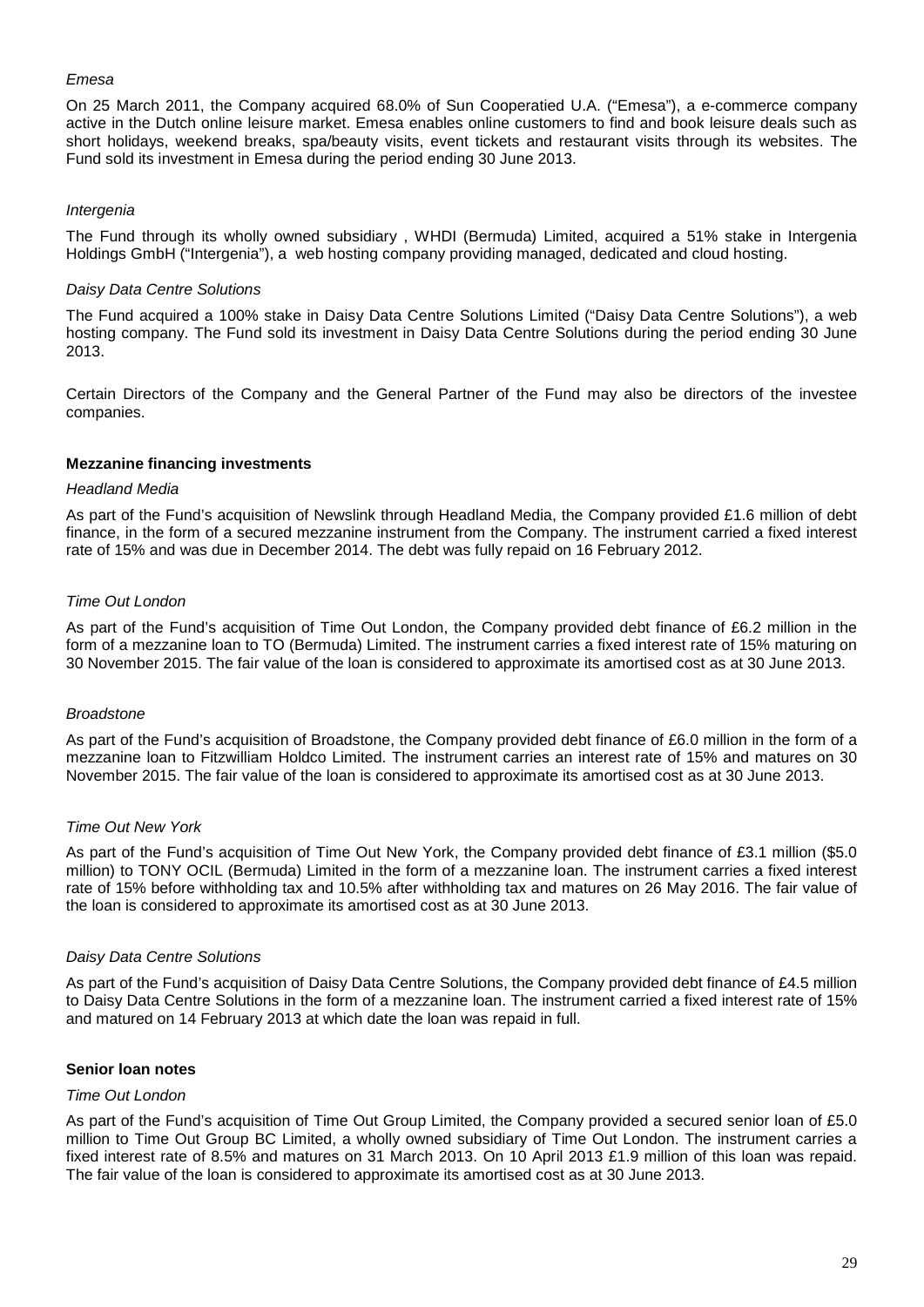### *Time Out New York*

As part of the Fund's acquisition of Time Out New York, the Company has also provided a secured senior loan of £2.2 million (\$3.4 million) to TONY OCIL (Bermuda) Limited. The instrument carries a fixed interest rate of 8.5% before withholding tax and 5.95% after withholding tax. The instrument matures no later than May 2014. The fair value of the loan is considered to approximate its amortised cost as at 30 June 2013.

### *Intergenia*

As part of the Fund's acquisition of Intergenia, the Company provided a secured senior loan of £8.4 million (€10.0 million) to Intergenia GmbH. The instrument carries a fixed interest rate of 8.5%. The instrument matures no later than November 2013. On 8 March 2012 £6.0 million (€7.4 million) of this loan was repaid. The fair value of the loan is considered to approximate its amortised cost as at 30 June 2013.

### **Financing loan notes**

### *Intergenia*

On 21 June 2013, the Company provided a finance loan of £6.8 million of (€8.0 million) to Intergenia GmbH. The instrument carries a fixed interest rate of 10%. The instrument matures no later than December 2014. The fair value of the loan is considered to approximate its amortised cost as at 30 June 2013.

### **Revolving credit facility**

### *Oakley Capital Private Equity L.P.*

On 19 March 2012, the Company provided a revolving loan facility of £23 million to the Fund at an interest rate of 6.5%. As at 30 June 2013 £18.7 million of the funding had been drawn from the facility. The fair value is considered to approximate its amortised cost at 30 June 2013.

### **8. Capital commitments**

The total capital commitment made by the Company in the Fund is £160,300,471 (€187,398,260) (30 June 2012: £151,188,592 (€187,398,260), (31 December 2012: £151,961,249 (€187,398,260)). The Fund may draw upon the capital commitment at any time subject to two weeks' notice on an as needed basis. In February 2013, the Fund issued a capital call of €13.1 million (£11.2 million) representing 7% of the total commitments of €187 million. In June 2013, the Fund issued a further capital call of €16.9 million (£13.7 million) representing 9% of the total commitments of €187 million.

Since inception, capital in the amount of £130,644,884 (€152,729,582) (30 June 2012: £99,028,528 (€122,745,860), 31 December 2012: £99,534,618 (€122,745,860) was called from the Company by the Fund. As at 30 June 2013, the amount of capital commitment available to be called from the Company by the Fund was £29,655,587 (€34,668,678) (30 June 2012: £52,160,065 (€64,652,400), (31 December 2012: £52,426,631 (€64,652,400)).

The total funded commitments to 30 June 2013 were €144.7 million representing 65.15% of the Company's total commitments.

The total capital commitment made by the Company to Fund II is £85,540,000 (€100,000,000). There have been no capital calls to date.

### **9. Share capital and warrants**

### (a) *Share capital*

The authorised share capital of the Company is £2,000,000 divided into 200,000,000 shares of par value 1 pence each.

# *(b) Secondary placing*

On 9 March 2009, a secondary placing took place whereby the Company issued 28,125,000 shares, which were sold at a price of 64 pence per share; raising £18,000,000.